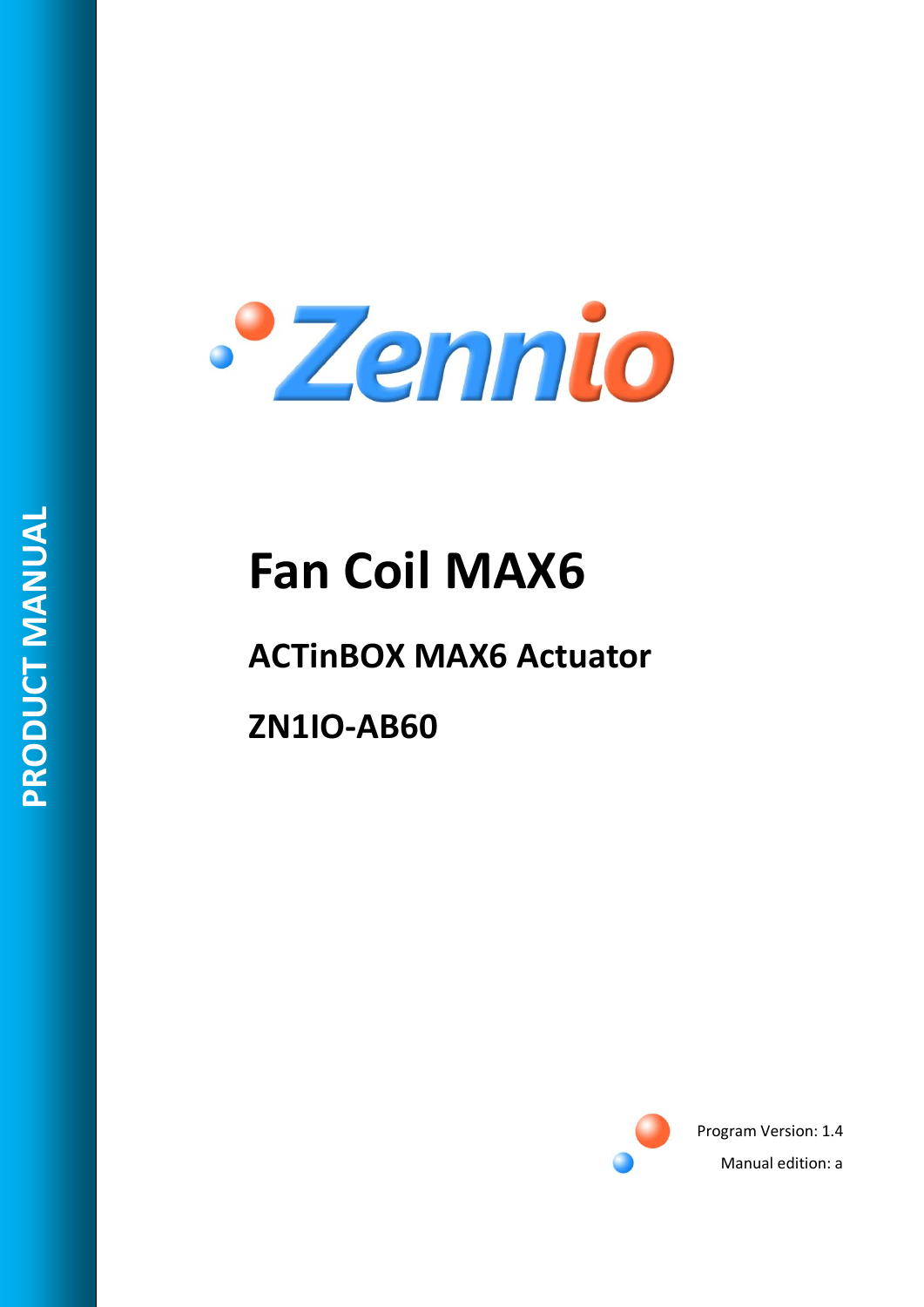### ÍNDICE

| 1.1.   |  |  |  |
|--------|--|--|--|
| 1.2.   |  |  |  |
| 1.3.   |  |  |  |
| 1.4.   |  |  |  |
|        |  |  |  |
| 2.1.   |  |  |  |
| 2.2.   |  |  |  |
| 2.2.1. |  |  |  |
| 2.2.2. |  |  |  |
| 2.3.   |  |  |  |
| 2.3.1. |  |  |  |
| 2.3.2. |  |  |  |
| 2.3.3. |  |  |  |
| 2.4.   |  |  |  |
|        |  |  |  |
| 3.1.   |  |  |  |
| 3.2.   |  |  |  |
| 3.3.   |  |  |  |
| 3.3.1. |  |  |  |
| 3.3.2. |  |  |  |
| 3.4.   |  |  |  |
| 3.4.1. |  |  |  |
| 3.4.2. |  |  |  |
| 3.4.3. |  |  |  |
| 3.5.   |  |  |  |
| 3.6.   |  |  |  |
| 3.7.   |  |  |  |
| 3.8.   |  |  |  |
| 3.9.   |  |  |  |
|        |  |  |  |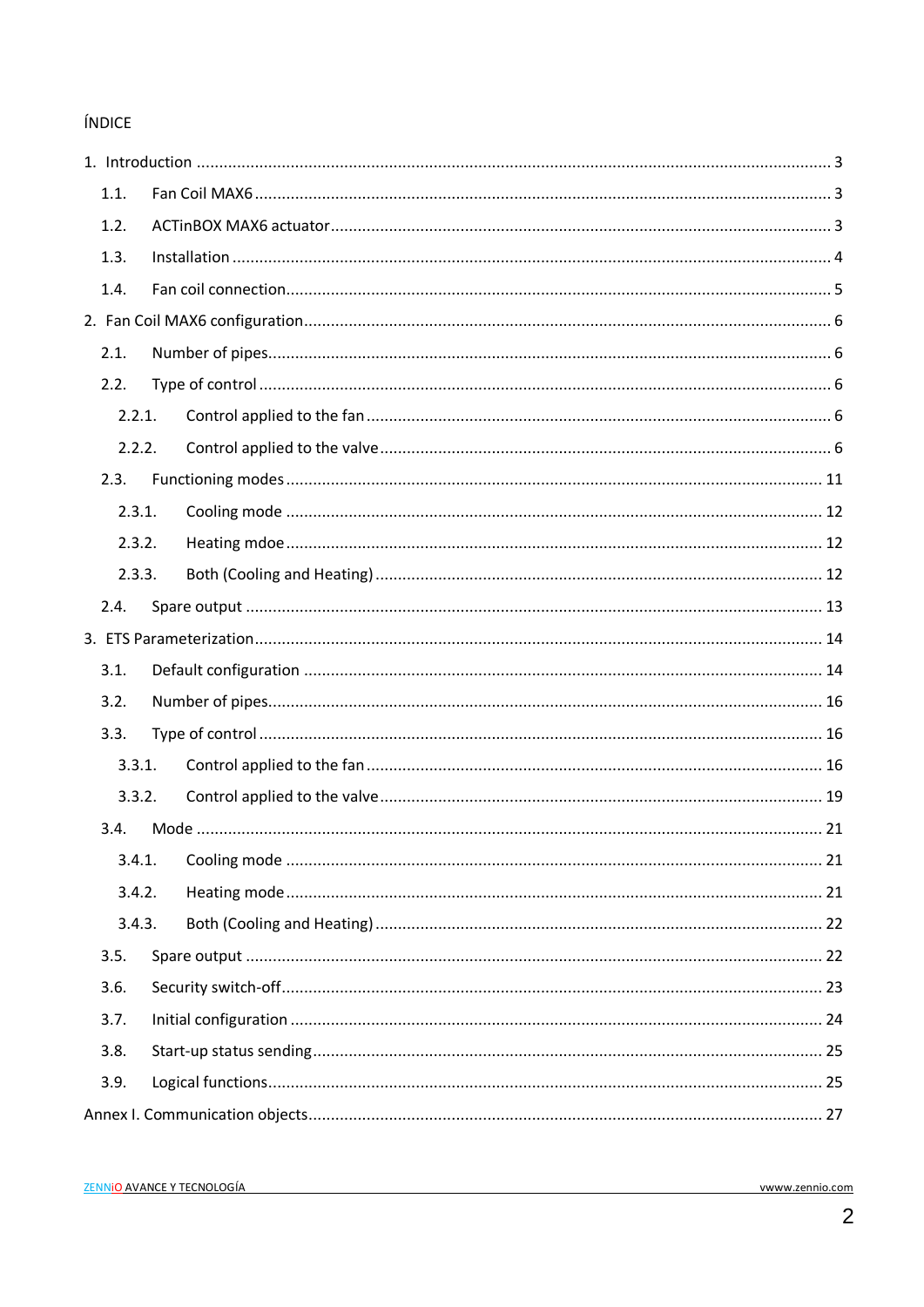# <span id="page-2-0"></span>**1. INTRODUCTION**

### <span id="page-2-1"></span>**1.1. FAN COIL MAX6**

Fan Coil Fan Coil MAX6 is a **Zennio** application that uses the **ACTinBOX MAX6** actuator to fulfil the climate control necessities in installations with an integrated Fan Coil unit within a domotic environment.

This application allows manual and automatic management of the valves and the fan speed.

### <span id="page-2-2"></span>**1.2. ACTINBOX MAX6 ACTUATOR**

ACTinBOX MAX6 is a KNX actuator able to control Fan Coil systems, which combines in a same devices the following features:

53 **6 multifunctional binary outputs** (relay outputs) of 10A each, to be configured as:

- $\triangleright$  Up to 3 shutter channels (with pr without slats).
- $\triangleright$  Up to 6 individual outputs.
- Multi-operational **logical functions** module. D

**Manually operating** over the actuator outputs, by means of the Zennio infrared remote  $\bullet$ control.



Figure 1.1. ACTinBOX MAX6 Actuator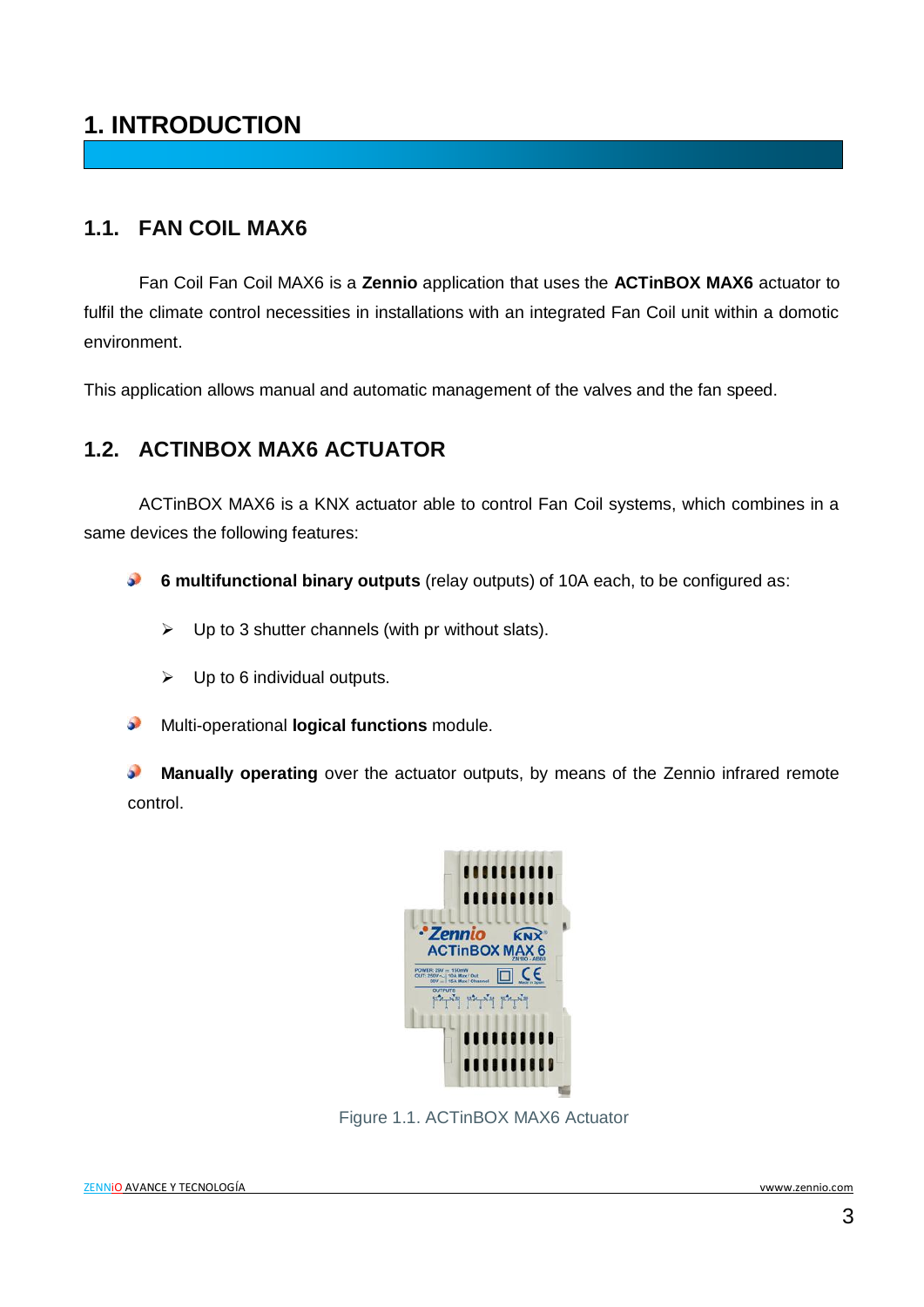### <span id="page-3-0"></span>**1.3. INSTALLATION**

ACTinBOX MAX6 connects to the KNX bus through the included KNX connector.

Once the sensor is provided with power supply from the KNX bus, both the physical address and the associated application program can be downloaded.

This device does not need any additional external power supply since it is powered through the KNX bus.



Figure 1.2. ACTinBOX MAX6. Elements scheme

It is described below the functionality of the main elements of the actuator:

**Programming button (2):** a short press on this button set the actuator in programming **Superior** mode, and the associated LED (3) lights red. (**Note:** *If this button is held while plugging the device into de KNX bus, ACTinBOX MAX6 goes into secure mode. The LED blinks red every 0.5 seconds).*

D **Outputs (1):** the terminal blocks with screws (included in the original package) must be plugged here to allow connecting the different systems to be controlled by the actuator. The terminal blocks wiring may be carried out before inserting them in the corresponding points.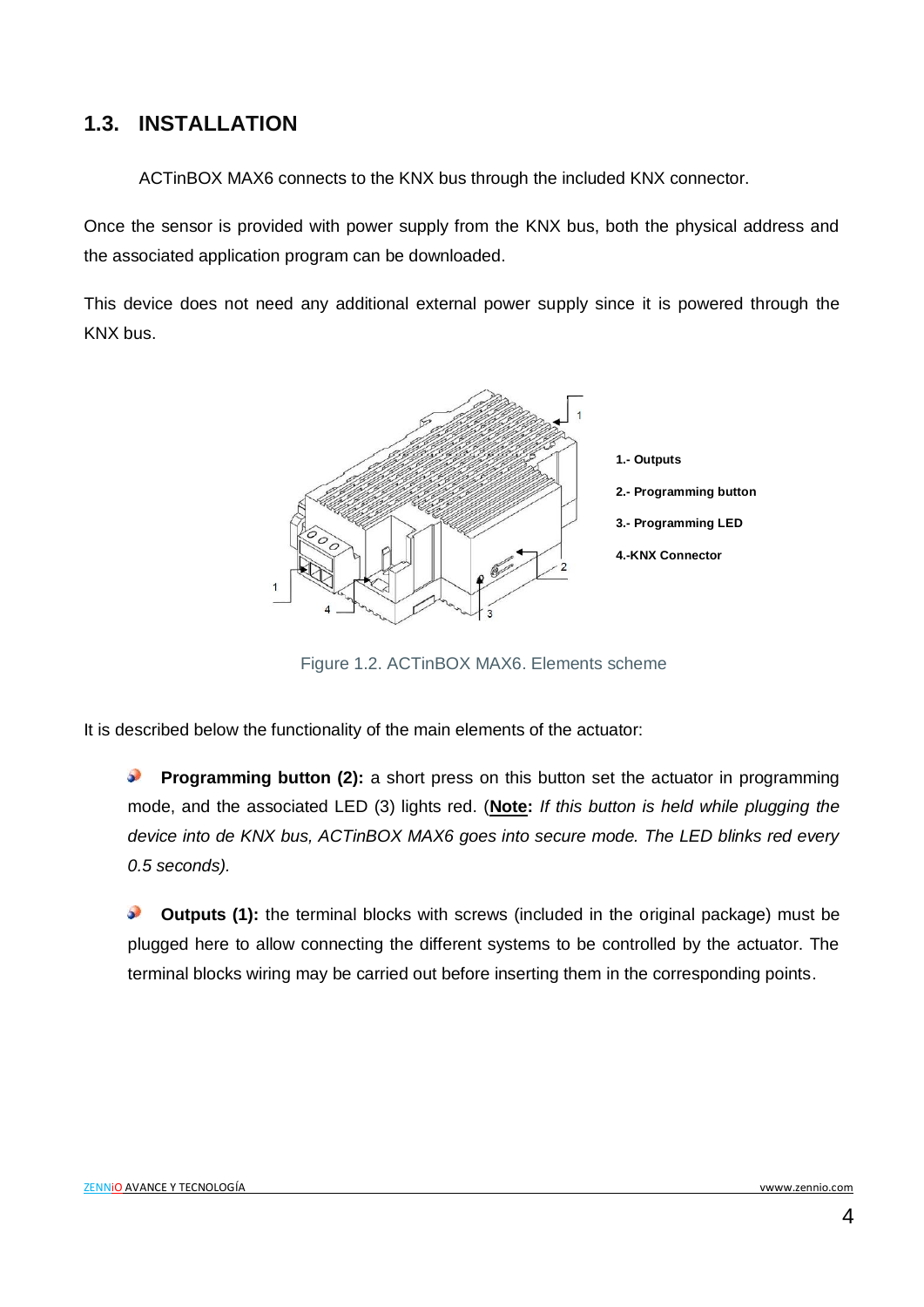### <span id="page-4-0"></span>**1.4. FAN COIL CONNECTION**

Next, a schematic of a typical connection used to control a Fan Coil in a KNX installation with the ACTinBOX MAX6 is shown:



Figure 1.3. ACTinBOX MAX6 to 4-pipe Fan Coil connection

As shown in the figure 1.3, the correspondence of the actuator outputs to its connection with the Fan Coil are:

- > MAX6 Output 1: Fan Speed 1
- > MAX6 Output 2: Fan Speed 2
- > MAX6 Output 3: Fan Speed 3

 $\triangleright$  MAX 6 Output 4: free configuration output (it can be used or not, depending on the ETS parameterization).

- > MAX6 Output 5: Heating valve
- > MAX6 Output 6: Cooling valve

**Note:** *In case the Fan Coil is a 2-pipe system, it will be only necessary to control the open/close of one valve, so output 5 can be configured independently, in the same way that output 4 (see figure 1.3).*

To obtain more detailed information about the technical features of ACTinBOX MAX6, as well as security and installation information, please read the controller **Datasheet**, included in the original package of the device and also available at **[http://www.zennio.com](http://www.zennio.com/)**.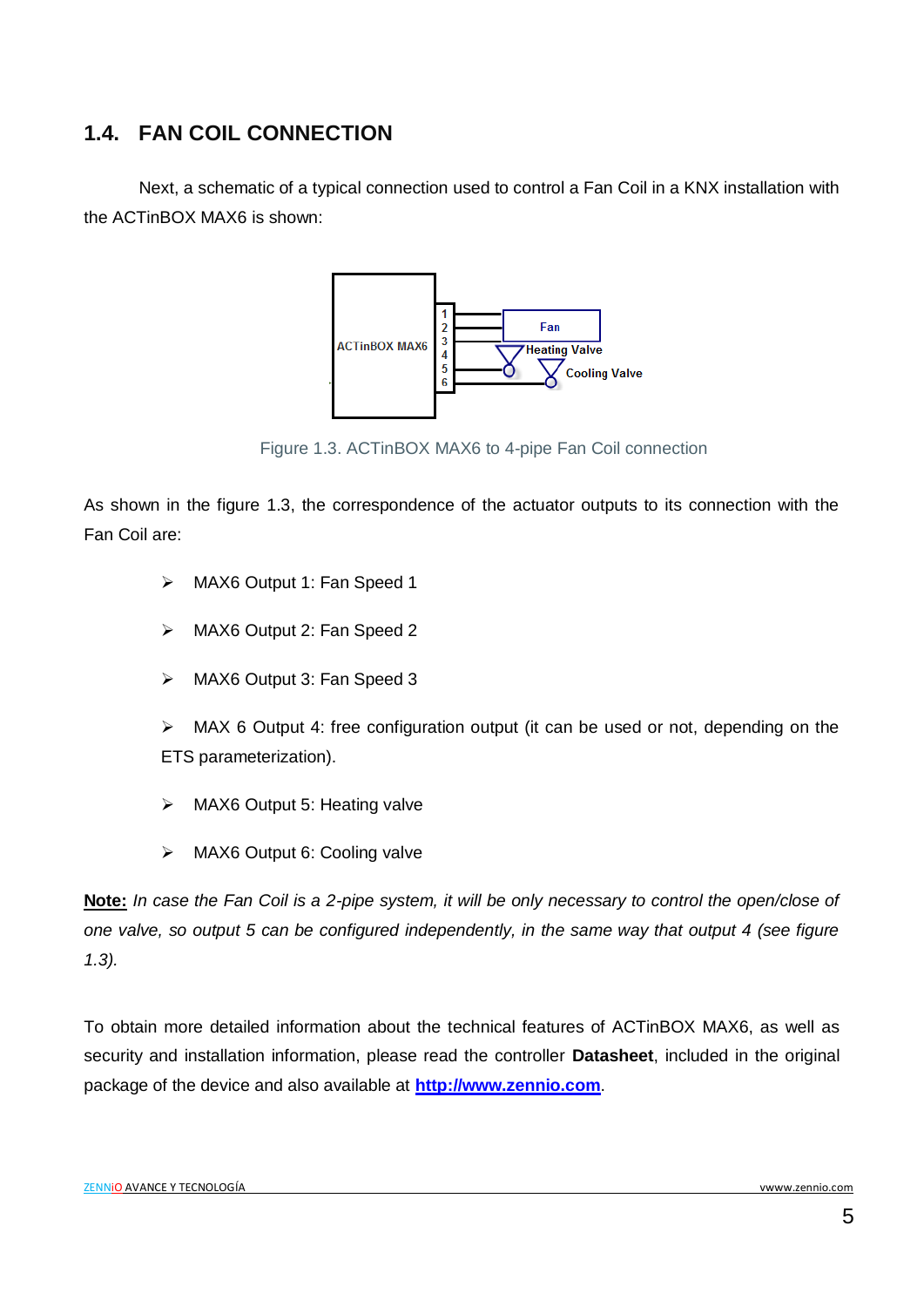# <span id="page-5-0"></span>**2. FAN COIL MAX6 CONFIGURATION**

### <span id="page-5-1"></span>**2.1. NUMBER OF PIPES**

The Fan Coil controller for ACTinBOX MAX6 is able to control **2-pipe and 4-pipe systems**:

**SP 4-pipe Fan Coil:** the system to control is composed of two valves (one for cooling and one for heating). This implies that 5 of the 6 outputs of the actuator shall be connected in the next way. from 1 to 3 to control the fan speed and the outputs 5 and 6 to control the cooling and heating valves (see figure 1.3); therefore, there will be a free output, which can be enabled or not by parameter.

**2-pipe Fan Coil:** in this case, the system to control is composed of only one valve, so two S free outputs will be at user´s disposal, configurable by parameter..

### <span id="page-5-2"></span>**2.2. TYPE OF CONTROL**

ACTinBOX MAX6 can control Fan Coil system in two different ways: control applied to the fan or control applied to the valve.

### <span id="page-5-3"></span>**2.2.1. CONTROL APPLIED TO THE FAN**

The fan will be in charge to control the Fan Coil functioning, through orders received from the KNX bus. The valve(s) status will depend on the fan status. If it is on, the valve will be opened and if it is off, the valve will be closed.

Different fan percentages can be defined by parameter, associated to each of the fan speeds available. Speed 0 (Stopped), 1, 2 or 3. Depending on the received fan percentage, the fan will be set in the corresponding ventilation level (or speed), according to the percentages parametrized in ETS.

### <span id="page-5-4"></span>**2.2.2. CONTROL APPLIED TO THE VALVE**

In this case, the Fan Coil valve (or valves) will be controlled via the orders received from the KNX bus through the associated communication objects. Next situations can be distinguished, depending on the mode and the number of pipes parametrized: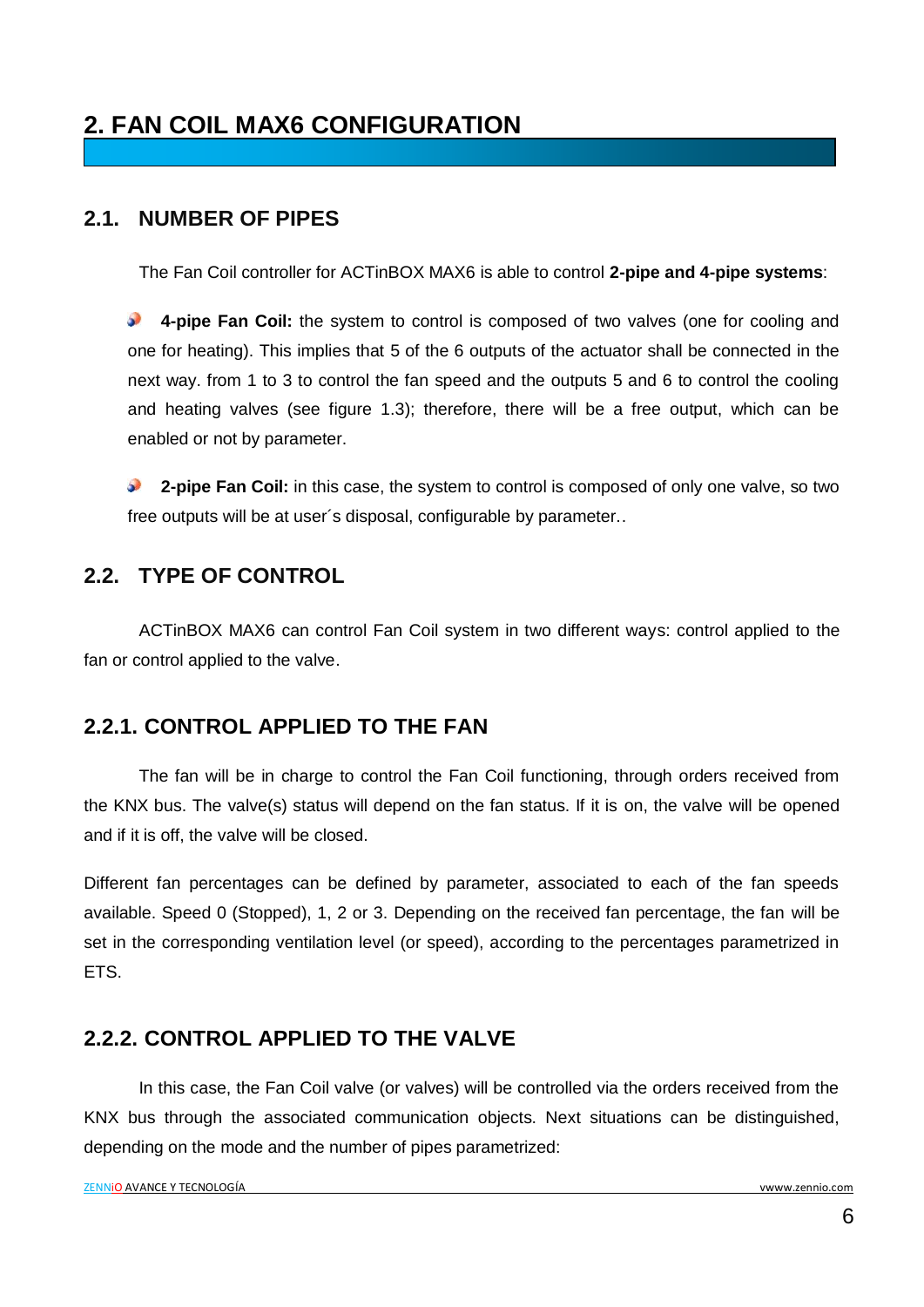D **4 Pipes. Cooling mode.** The cooling valve will be controlled through the corresponding communication object ("PWM Cooling control").

S **4 Pipes. Heating mode.** The heating valve will be controlled through the corresponding communication object ("PWM Heating control").

**4 Pipes. Both modes.** In the cooling mode, the cooling valve will follow the orders S received through the communication object "PWM Cooling control". In the heating mode, the heating valve will follow the orders received through the communication object "PWM Heating control". In both cases, changes produced in the object wich does not belong to the actual mode will be ignored.

S **2 Pipes.** In this configuration, the situation is the same as in 4-pipes, except that the valve in the same for both modes.

The fan status can be controlled independently (manual control) or in an automatic way by the program itself (automatic control):

S. **Manual speed control.** Ventilation level will be controlled independently, using any of the following methods:

 **Step control:** the ventilation level/speed is controlled through the 1-bit communication object "Fan Step control", by writing a "1" to increase one level or a "0" to decrease it. This control type can be non cyclical (see figure 2.1) or cyclical (figure 2.2)..



Figure 2.1. Non cyclical manual step control





```
ZENNiO AVANCE Y TECNOLOGÍA vwww.zennio.com
```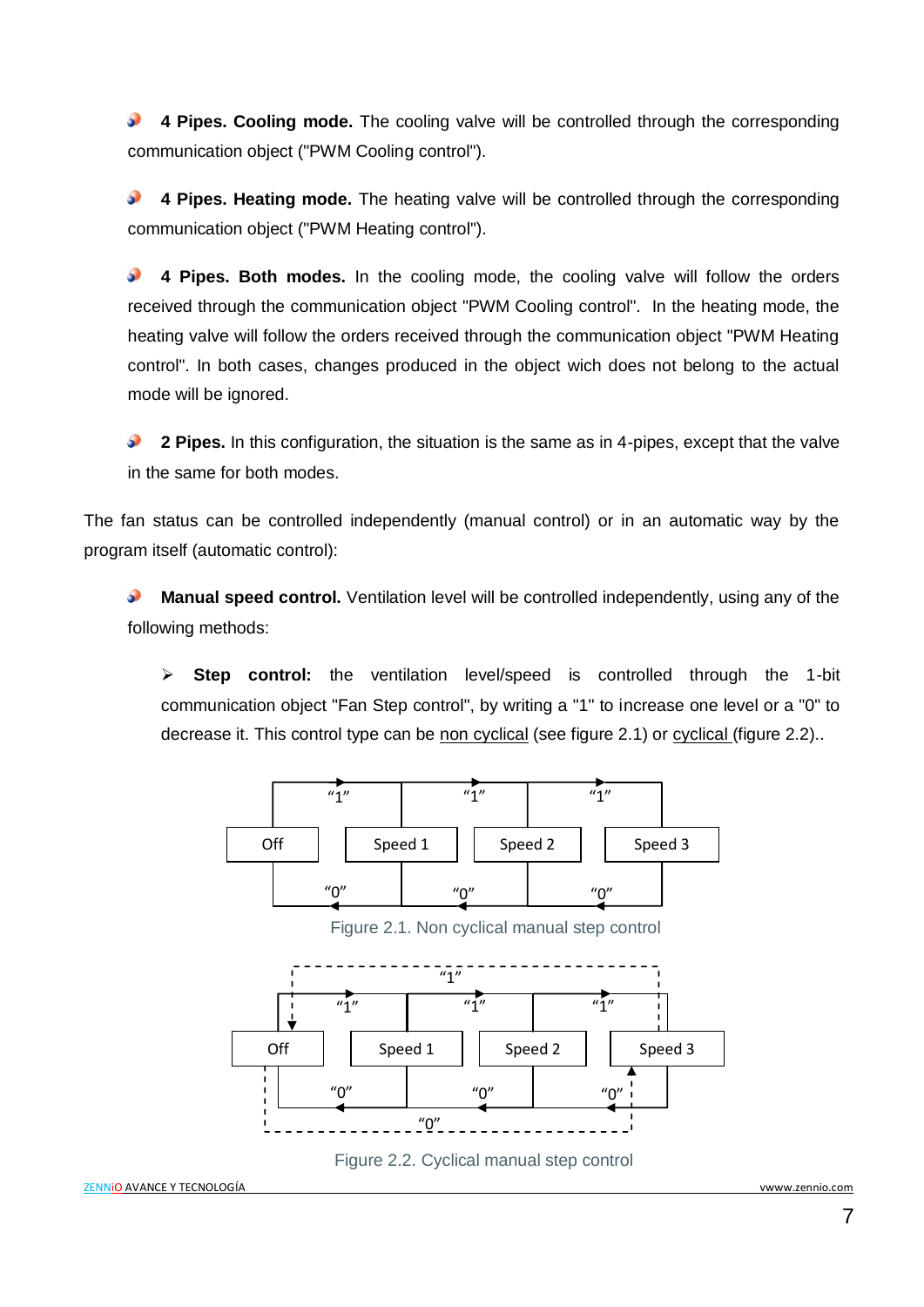**Single control:** if this method is chosen, eight 1-bit communication objects will be automatically enabled. The first four are associated to each ventilation level: "Fan: Speed  $x''$  ( $x = 0$ , 1, 2 or 3), and they only react when a "1" is sent through the object. If a "0" is received, no action is carried out (see table 2.1). The four last objects, "Fan: Speed x (Status)", are used to know the ventilation status. All of them have the value "0" except the one that makes reference to the actual ventilation level, whose value will be "1".

| <b>Object</b> | <b>Value</b> | <b>Action</b>     |
|---------------|--------------|-------------------|
| Speed 0       |              | Ignore            |
|               |              | Speed 0 (stopped) |
| Speed 1       |              | Ignore            |
|               |              | Speed 1           |
| Speed 2       |              | Ignore            |
|               |              | Speed 2           |
| Speed 3       |              | Ignore            |
|               |              | Speed 3           |

Table 2.1. Actions of the manual control over the fan

 **Percentage control:** the fan speed will be controlled through the communication object "Fan Speed [1 byte]", by writing a percentage value on it. This value will correspond with a determinate ventilation level, according to the table 2.2:

| ∩ff     | $0\%$       |
|---------|-------------|
| Speed 1 | $1 - 25%$   |
| Speed 2 | $26 - 50%$  |
| Speed 3 | $51 - 100%$ |

Table 2.2. Percentages associated to each fan speed

53 **Auto speed control.** When selecting this method, 4 communication objects will be provided:

- "Fan Auto": 1-bit object to activate or deactivate the automatic control by sending a "1" or "0", respectively.

- "Fan Auto (Status)": 1-bit object used to know, at any time, the automatic fan control status ("0" means deactivated and "1", activated).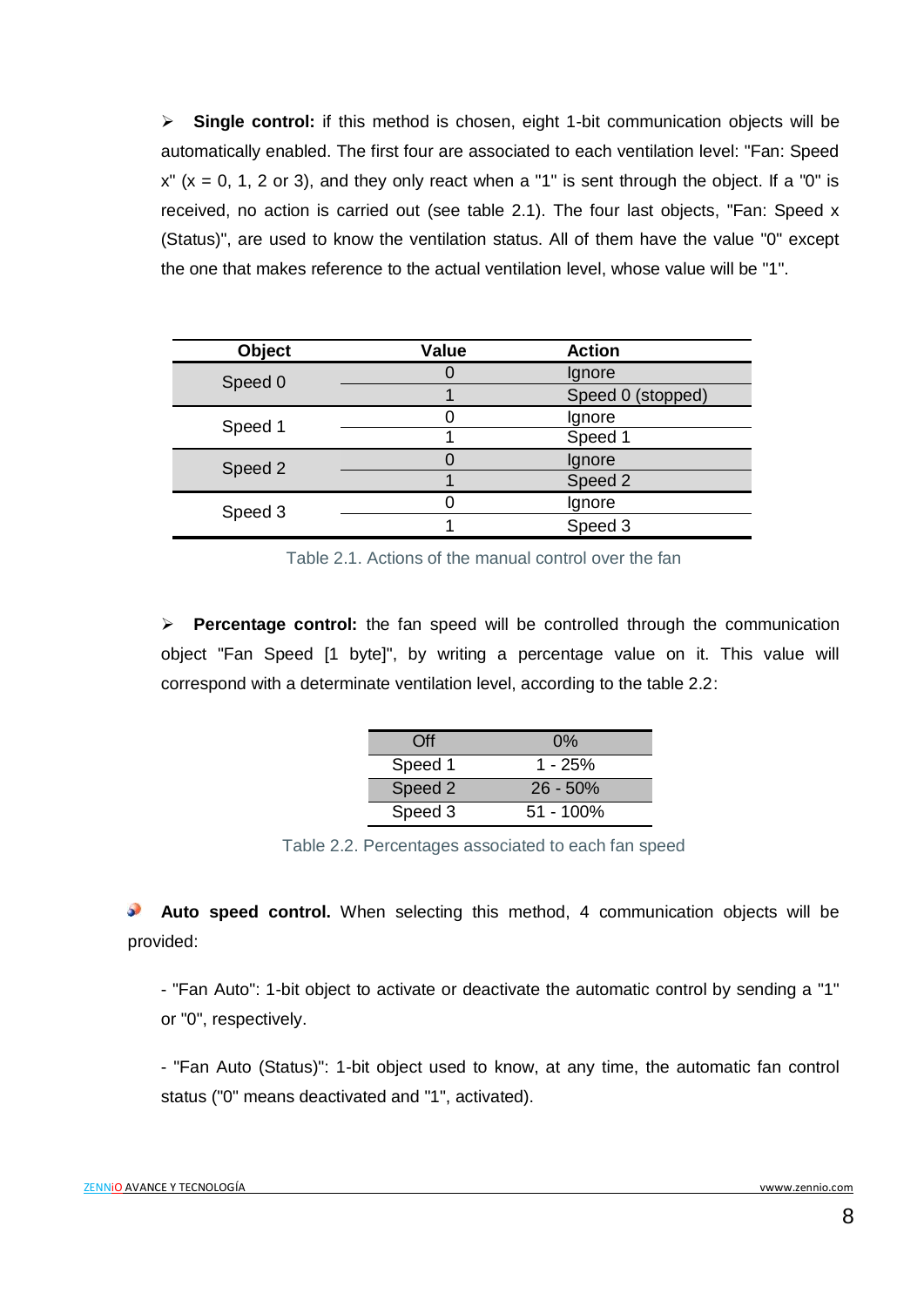- "Ambient temperature" and "Setpoint temperature": 2-byte communication objects, which will be used to set the fan speed automatically, as shown next.

When enabling the automatic control ("Fan Auto = 1"), the fan will be immediately set in any of the three speed levels available (or it will be switched off: Level/Speed 0), depending on the temperature criterion chosen (see figure 2.3).

To leave the automatic mode, just write a "0" in the object "Fan: Auto". The ventilation level of the fan will be kept until it receives a new order modifying it.

It is also possible to leave the automatic mode by manually changing the ventilation level (sending orders through the enabled object for manual control). The object "Fan Auto (Status)" will get the value "0" and the fan speed will be the corresponding one, according to the received order.

To get a correct configuration of the automatic mode, it will be necessary to define a set parameters in the corresponding parameterization window in ETS (see section 3.3.2):

 **t0, t1, t2:** these are the temperature differences, in tenths of degree, between the different fan speed levels (from 0 to 3). The application program will automatically estimate the difference between the ambient and the setpoint temperature ("Diff") and it will compare it with the values t0, t1 and t2. And, depending on the range this difference is, it will activate a ventilation speed ot other:

> - If **Diff <= t0 -->** Speed 0 (fan off/stopped). - If **t0 < Diff <= t0 + t1 -->** Speed 1 - If **t0 + t1 < Diff <= t0 + t1 + t2 -->** Speed 2 - If **Diff > t0 + t1 + t2 -->** Speed 3

*Example:*

*Suppose that the following differences between ventilation levels are parameterized:*

$$
t0 = 1^{\circ}\text{C}; t1 = 2^{\circ}\text{C}; t2 = 2^{\circ}\text{C}
$$

*Setpoint temperature is 25ºC and the ambient temperature has the following values:*

*1) Tamb = 25.5ºC. Difference Setpoint-Ambient = Diff = 0.5ºC. As this difference is lower than t0, Fan Coil MAX6 will switch off the fan.*

ZENNiO AVANCE Y TECNOLOGÍA vwww.zennio.com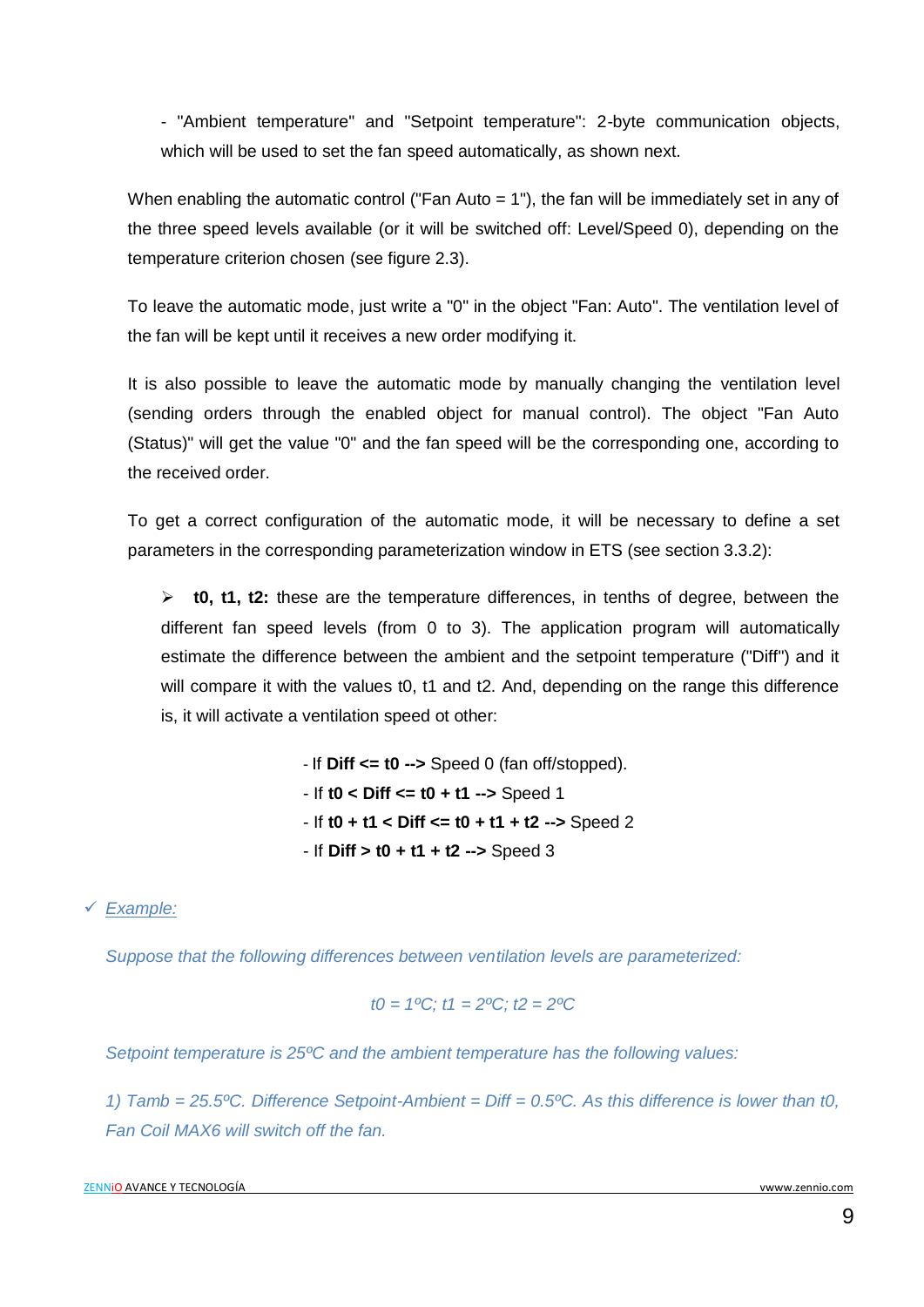*2) Tamb = 28ºC. Diff = 3ºC. This difference is equal to "t0+t1", so Fan Coil MAX6 will activate the fan at speed 1.*

*3) Tamb = 31ºC. Diff = 6ºC. This difference is higher than "t0+t1+t2", so Fan Coil MAX6 will increase the fan speed to speed 3.*

 **Hysteresis [x 0.1ºC]:** parameter that allows having a better control over the variation of temperature around the boundary of the different fan speed levels.

Besides these parameters, it will be necessary to define the two temperature objects in a proper way, knowing that the **setpoint temperature** is the desired temperature for the room, whereas the **ambient temperature** is the real temperature of the room, which can be obtained through an external KNX device. These two temperatures will be compared and its result will determinate the fan speed level.

For a better understanding of this behaviour it is recommended to consult the figure 2.3, which represents the two modes on which Fan Coil can work (Cooling mode and Heating mode) and the temperature differences between the fan speed levels, as well as the hysteresis bands for each of them. Depending on the ambient temperature, the setpoint temperature, the parametrized temperature and hysteresis values, the automatic control of Fan Coil MAX6 will calculate automatically the level which is needed to set the fan speed to fulfil the requirements of the desired temperature.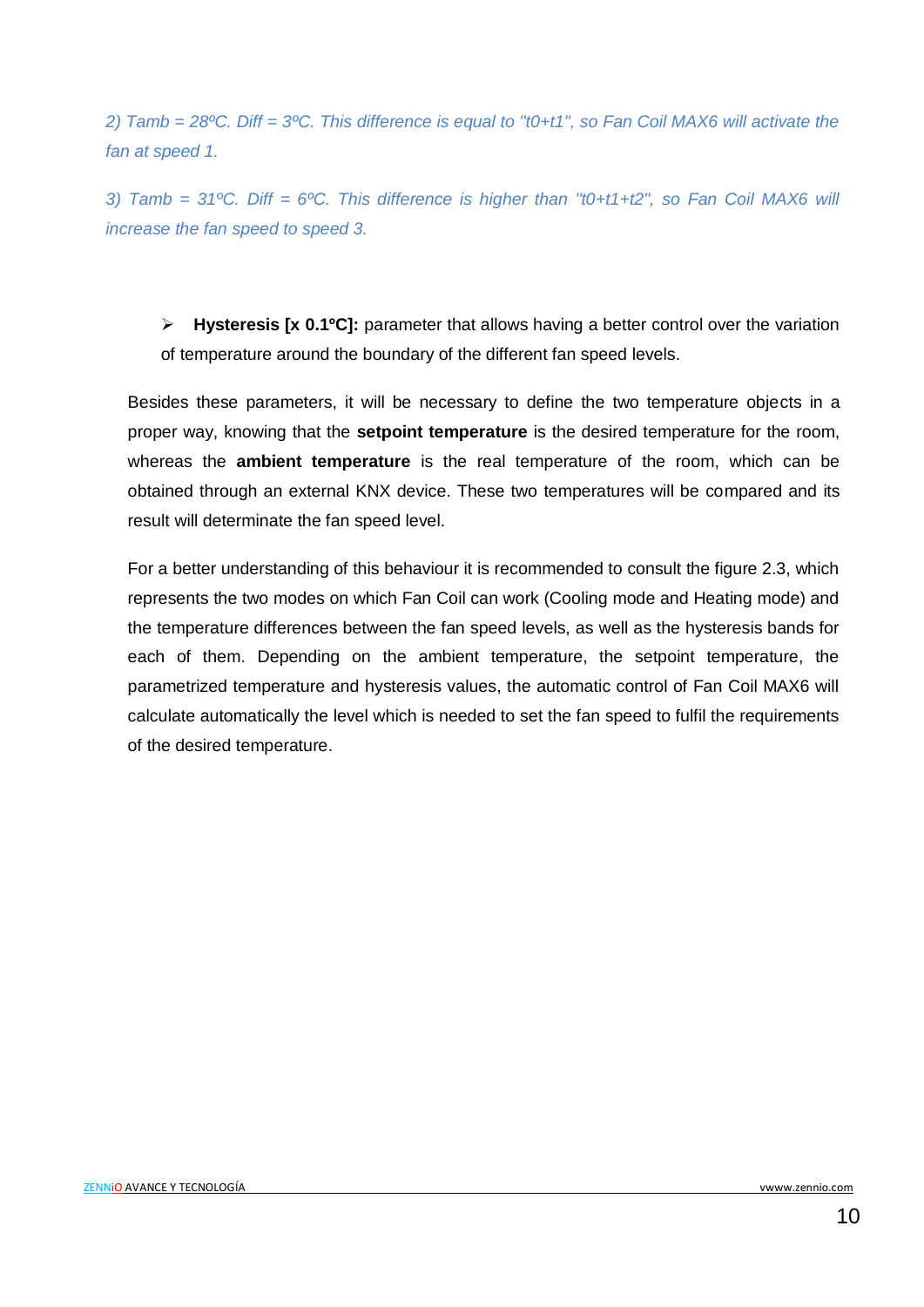

**T = Setpoint temperature t0, t1, t2 = Temperature differences h = Hysteresis**

Figure 2.3. Temperature bands for automatic control

### <span id="page-10-0"></span>**2.3. FUNCTIONING MODES**

Desires functioning mode can be chosen, as in every climate system, among next ones: **cooling**, **heating** or **both**.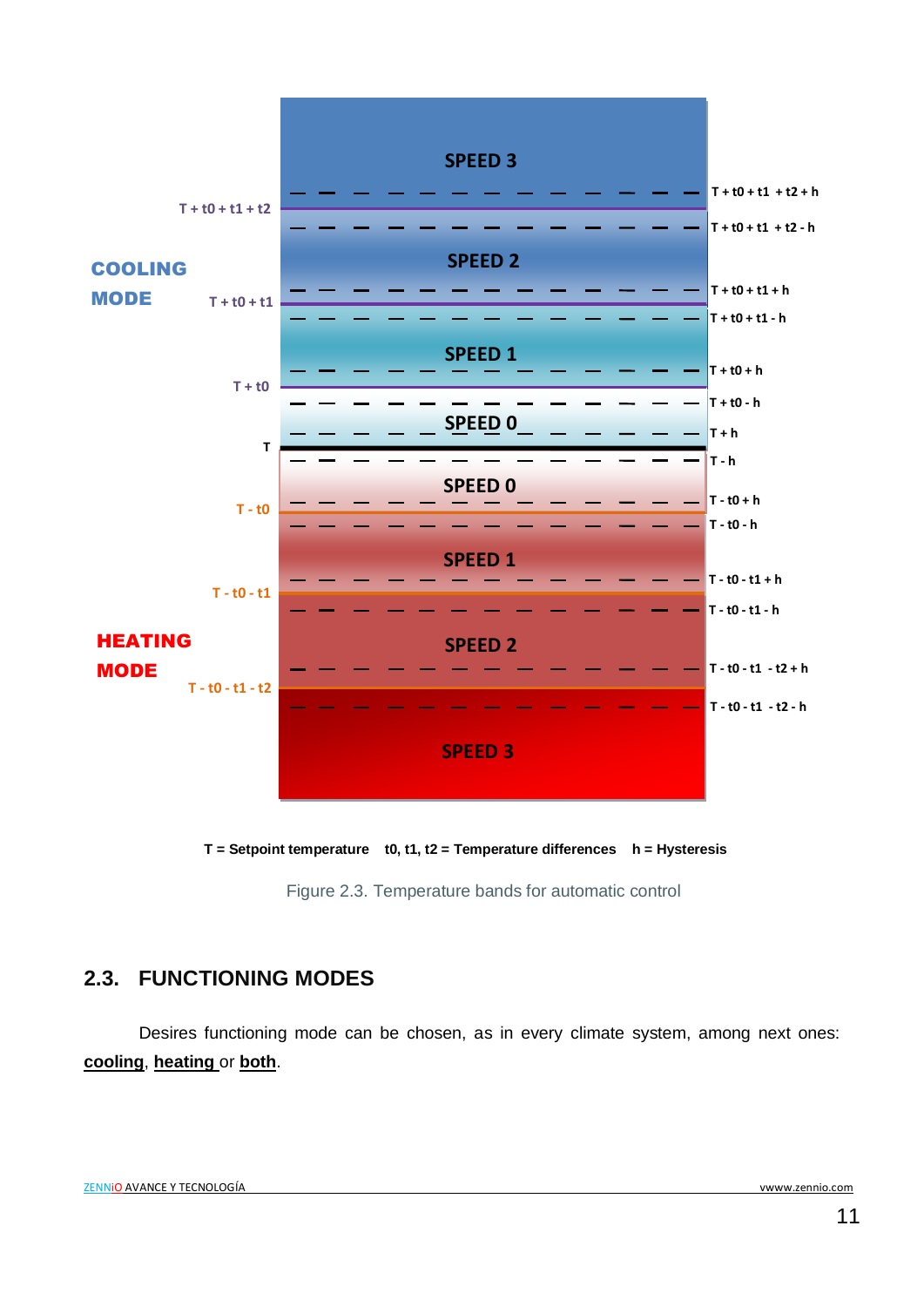### <span id="page-11-0"></span>**2.3.1. COOLING MODE**

It is the default Fan Coil mode. Depending on the chosen control type, different communication objects will be enabled:

> - Control applied to the fan: the 1-bit object "Cooling Valve Status" is enabled (or "Valve Status" if it is a 2-pipe system), which allows knowing the valve status at any time ("0" closed, "1" opened).

> - Control applied to the valve(s): besides the cooling valve status object (or valve status, for 2-pipe systems), it is also enabled the 1-bit communication object "PWM Cooling control", to send the open/close orders to the valve(s), by sending a "1" or a "0", respectively.

### <span id="page-11-1"></span>**2.3.2. HEATING MDOE**

The same way as before, depending on the parameterized control type, different communication objects will be enabled:

> - Control applied to the fan: the 1-bit object "Heating Valve Status" (or "Valve Status" if it is a 2-pipe system), which allows knowing the valve status at any time ("0" closed, "1" opened).

> - Control applied to the valve(s): besides the heating valve status object (or valve status, for 2-pipe systems), it is also enabled the 1-bit communication object "PWM Heating control", to send the open/close orders to the valve(s), by sending a "1" or a "0", respectively. It will be also possible to configure a delay, in seconds, to switch off the fan, which allows taking the heat for longer, getting a higher energetic efficiency..

### <span id="page-11-2"></span>**2.3.3. BOTH (COOLING AND HEATING)**

In this case, and depending on the chosen mode, next communication objects will be provided for Fan Coil management in cooling and heating situations:

> - Control applied to the fan: 1-bit communication object "Mode", which permits the switching between modes (writing a "1" for Heating and a "0" for Cooling), and 1-bit object "Mode (Status)", to know the Fan Coil mode at all times ("1" for Heating and "0" for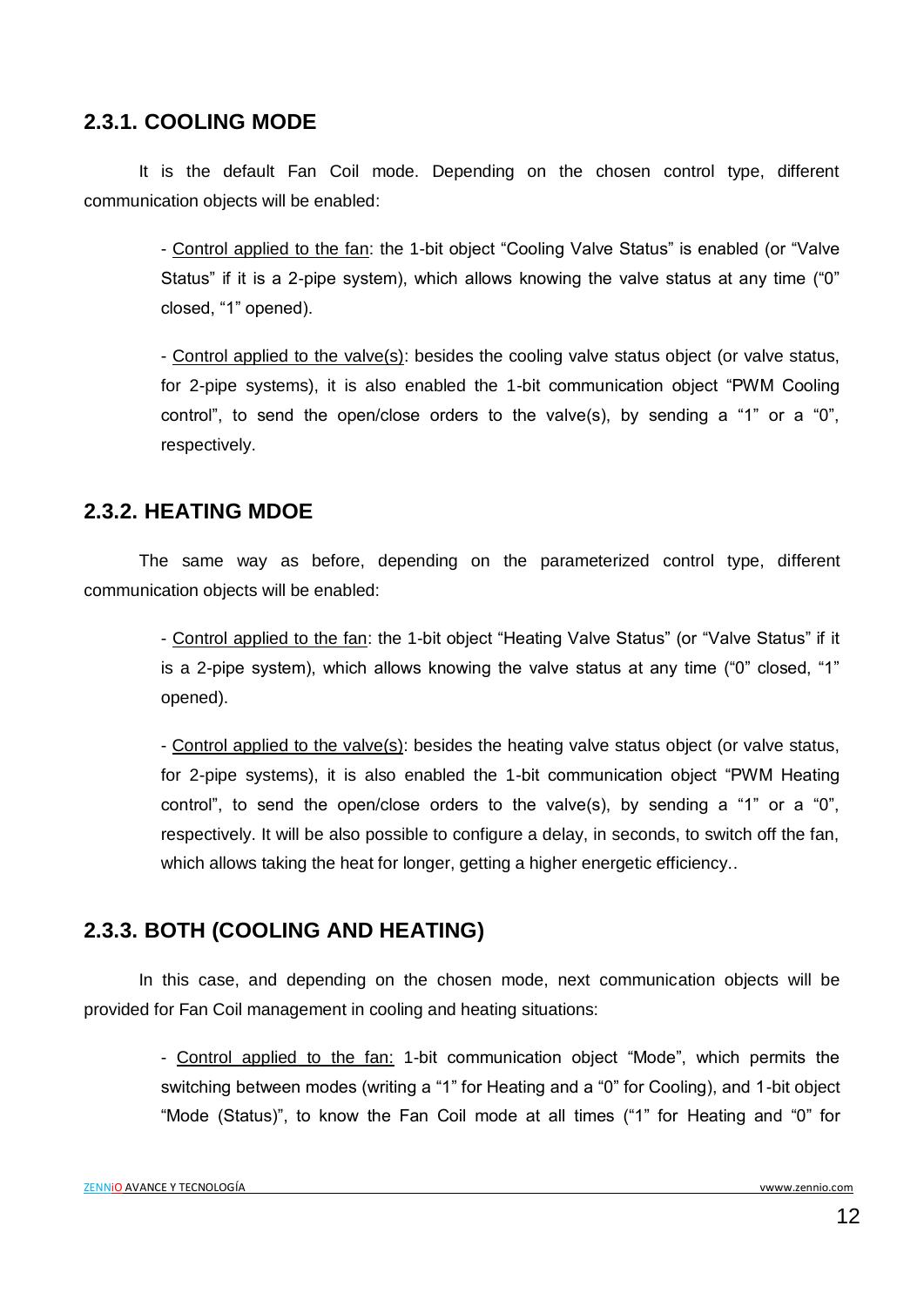Cooling). Moreover, "Cooling Valve (Status)" and "Heating Valve (Status)" communication objects are available, to know each valve status, depending on the parameterized mode.

- Control applied to the valve(s): besides the objects described in control applied to the fan, two 1-bit communication objects to control each valve will be shown: "PWM Cooling Control" and "PWM Heating Control". In this case it is also possible to configure a delay, in seconds, to switch off the fan.

### <span id="page-12-0"></span>**2.4. SPARE OUTPUT**

ACTinBOX MAX6 has 6 outputs that allow governing 2-pipe and 4-pipe Fan Coil systems (with 1 or 2 valves, respectively), The maximum number of outputs needed to manage a Fan Coil is 5, to control a 4-pipe system: 3 outputs to control the fan speed and other 2 to control each valve, leaving therefore one free output, to general and independent of Fan Coil use. Moreover, if the Fan Coil is a 2-pipe system, only 4 of the 6 available MAX6 outputs will be needed: 3 to control the fan speed and another one to manage the only valve of the system, resting, in this particular case,  $2$ free outputs to general use.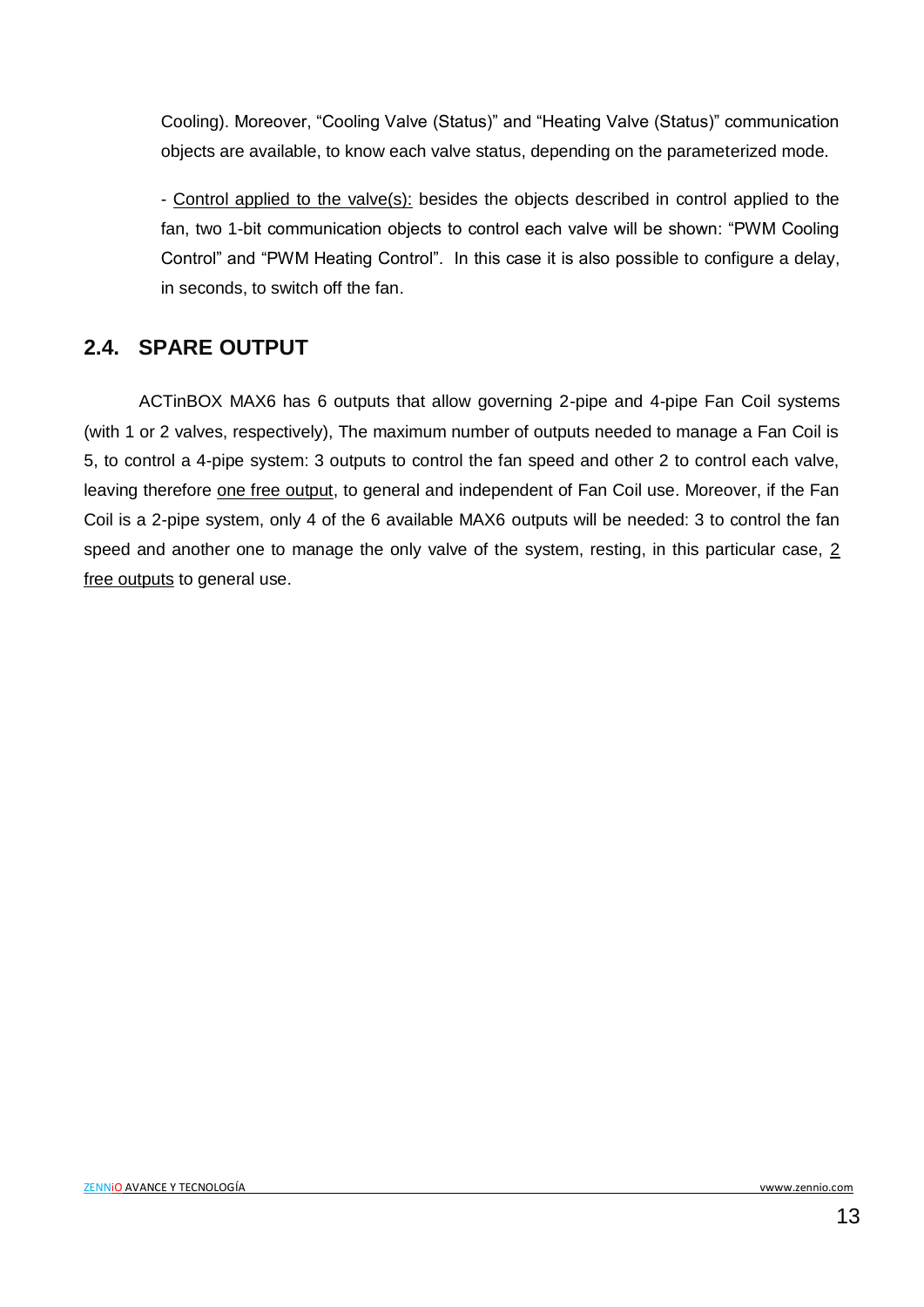# <span id="page-13-0"></span>**3. ETS PARAMETERIZATION**

For starting to parameterize the Fan Coil controller for ACTinBOX MAX6 it is necessary, once the ETS program has been opened, importing the data base of the product (version 1.4 of the application program Fan Coil MAX6).

Next, the device is added to the project where desired. Click the right mouse button on the device and select "Edit parameters" for starting with the configuration.

In the next sections, the parameterization of the different functionalities of Fan Coil MAX6 in ETS is explained.

### <span id="page-13-1"></span>**3.1. DEFAULT CONFIGURATION**

This section shows the default configuration from which the parameterization of the different options of the device begins.

|  | Topology in Fan Coil MAX6                                   |           |                            |                             |        |
|--|-------------------------------------------------------------|-----------|----------------------------|-----------------------------|--------|
|  | Fan Coil MAX6                                               | Num       | Name                       | <b>Object Function</b>      | Length |
|  | $\mathbb{H}$ 1 Área 1                                       | 모기0       | On/Off                     | $0=$ Off.1 = On             | 1 bit  |
|  | $\Box$ $\Box$ 1.1 Línea 1<br><b>E-H</b> 1.1.1 ACTinBOX MAX6 | ■라1       | On/Off (Status)            | $0=$ Off.1 = On             | 1 bit  |
|  |                                                             | $\Box$ 6  | <b>PWM Cooling Control</b> | 0=Close,1=Open Valve        | 1 bit  |
|  |                                                             | ■리7       | Cooling Valve (Status)     | $0 = Closed_1 = Opened$     | 1 bit  |
|  |                                                             | $\Box$ 18 | Fan Speed [1byte] (Status) | 0%=S0;25%=S1;50%=S2;100%=S3 | 1 Byte |

Figure 3.1. Default topology

As it can be seen in the figure 3.1, Fan Coil MAX6 shows several default communication objects:

"On/Off": 1-bit object to switch on or off the Fan Coil by sending a "1" or "0", respectively.

"On/Off (Status)": 1-bit object to check the machine status (on/off) at any time.

**Note:** *Take into account that, while the Fan Coil status is OFF, any change in the fan speed or any order over the valve will be ignored until the Fan Coil is switched on.*

Fan coil for MAX6 is configured by default to apply a control over the valve and with the "Cooling" mode activated. For that reason, there will be present the following default communication objects

53 "PWM Cooling control": 1-bit object that allows opening or closing the cooling valve by sending a "1" or "0", respectively.

ZENNiO AVANCE Y TECNOLOGÍA vwww.zennio.com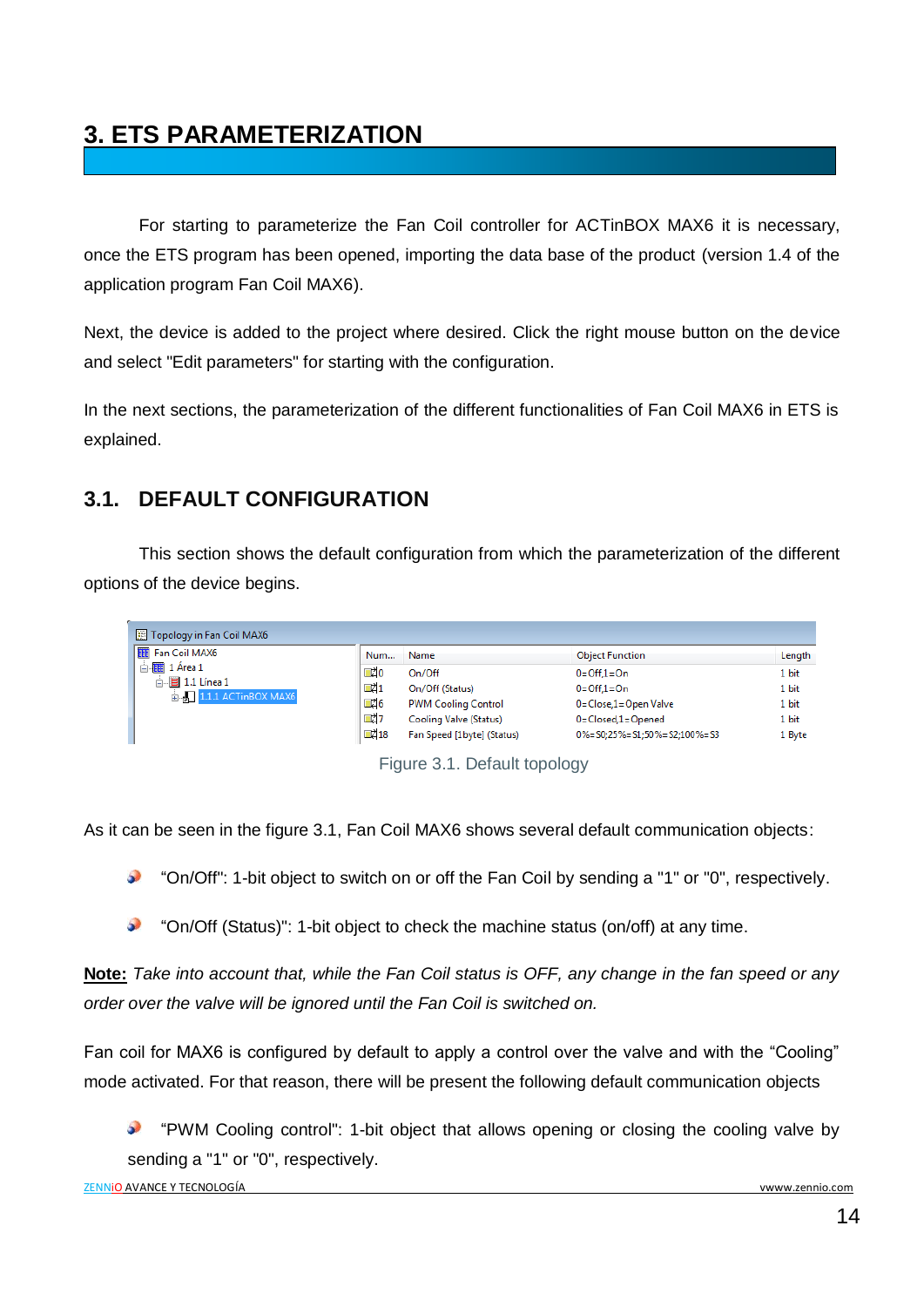53 "Cooling Valve (Status)": 1-bit object to check at any time the status (opened/closed) of the cooling valve.

"Fan Speed (Status)": 1-byte object to know at any moment the ventilation level, in D percentage, according to the Table 3.1:

| Off     | $0\%$ |
|---------|-------|
| Speed 1 | 25%   |
| Speed 2 | 50%   |
| Speed 3 | 100%  |

Table 3.1. Fan speed-Fan percentage ratio

When entering for the first time in the parameters edition of Fan Coil MAX6, the following window is shown:

| <b>1.1.1 ACTINBOX MAX6</b> |                         | $\mathbf{x}$                    |
|----------------------------|-------------------------|---------------------------------|
| <b>GENERAL</b><br>FAN      |                         | <b>GENERAL</b>                  |
|                            | Number of Pipes         | 4<br>▼                          |
|                            | Type of Control         | Applied to the Valve<br>۰       |
|                            | Mode                    | Cooling<br>▼                    |
|                            | Spare Output            | No.<br>$\overline{\phantom{a}}$ |
|                            | Security Switch-Off     | No<br>$\overline{\phantom{a}}$  |
|                            | Init Config             | Default<br>▼                    |
|                            | Start-up Status Sending | No<br>$\blacktriangledown$      |
|                            | Logical Functions       | No<br>▼                         |

Figure 3.2. Default general window

In the next sections, the functionality of each parameter of the application Fan Coil MAX6 will be described.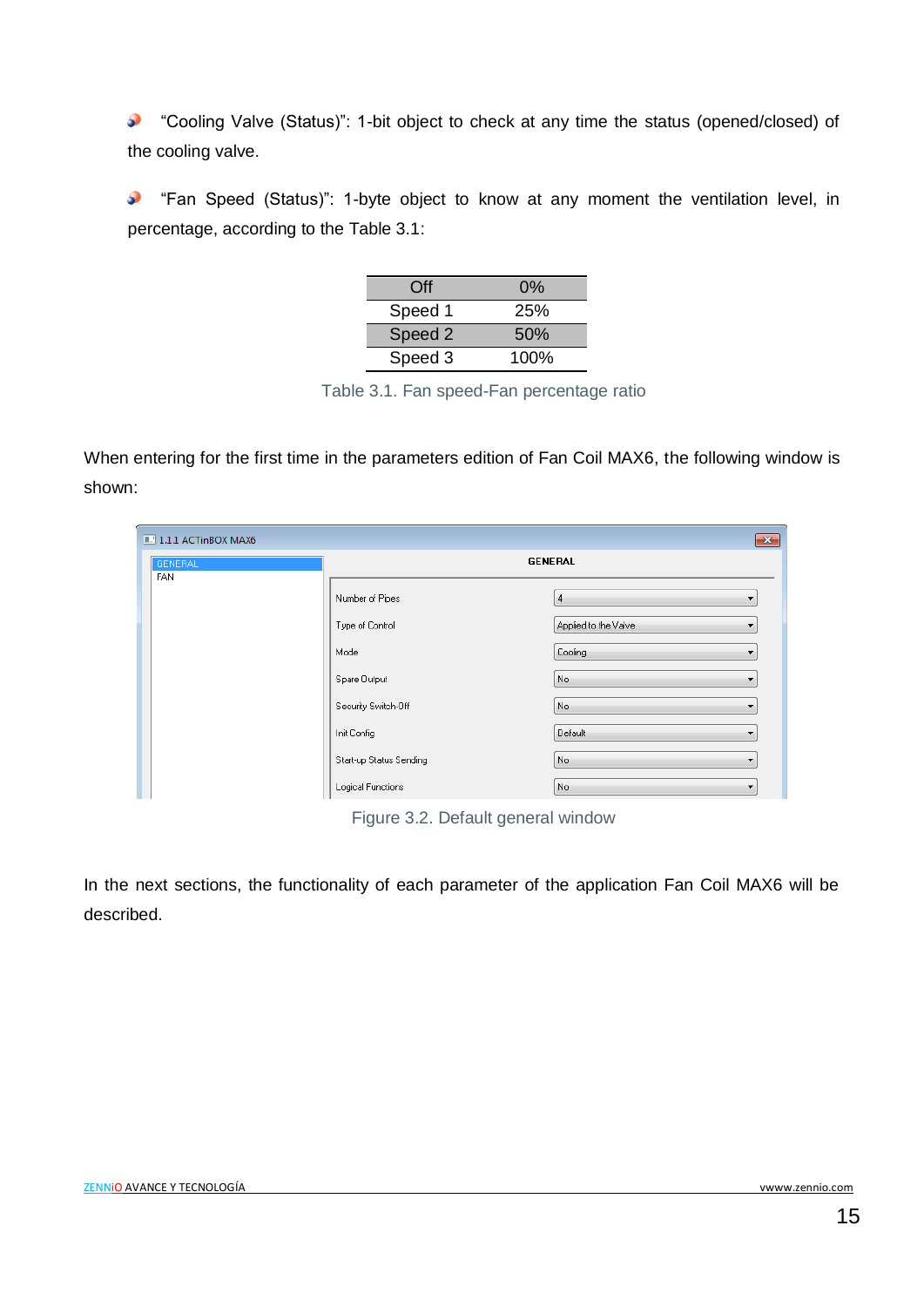### <span id="page-15-0"></span>**3.2. NUMBER OF PIPES**

Through the parameter "Number of Pipes", the type of Fan Coil to control can be configured, indicating the amount of pipes it has: 2 or 4.

53 **4-pipe Fan Coil:** the system to control is composed of two valves (one for cooling and one for heating). ACTinBOX MAX6 has a free output, which can be enabled and configured through the parameter "Spare output".

 $\mathbf{L}$ **2-pipe Fan Coil:** the system to control is composed of just one valve. ACTinBOX MAX6 has in this case two free outputs, configured by parameter ("Spare output" and "Spare output 2").

### <span id="page-15-1"></span>**3.3. TYPE OF CONTROL**

Where to select one of these control methods: control applied to the fan or control applied to the valve.

| $\blacksquare$ 1.1.1 ACTinBOX MAX6 |                                    | $\mathbf{x}$                         |
|------------------------------------|------------------------------------|--------------------------------------|
| GENERAL                            | <b>GENERAL</b>                     |                                      |
| FAN                                | Number of Pipes                    | $\overline{c}$<br>▼                  |
|                                    | Type of Control                    | Applied to the Fan<br>$\blacksquare$ |
|                                    | Mode                               | Heating<br>▼                         |
|                                    | Spare Output                       | No<br>▼                              |
|                                    | Spare Output 2<br>(Valve not used) | No<br>▼                              |
|                                    | Security Switch-Off                | No.<br>▼                             |
|                                    | Init Config                        | Default<br>۰                         |
|                                    | Start-up Status Sending            | No<br>۰                              |
|                                    | Logical Functions                  | No<br>۰                              |

### <span id="page-15-2"></span>**3.3.1. CONTROL APPLIED TO THE FAN**

Figure 3.3 Type of control selection: applied to the fan

When selecting this type of control in the general parameterization window, the specific window for the fan configuration is the following: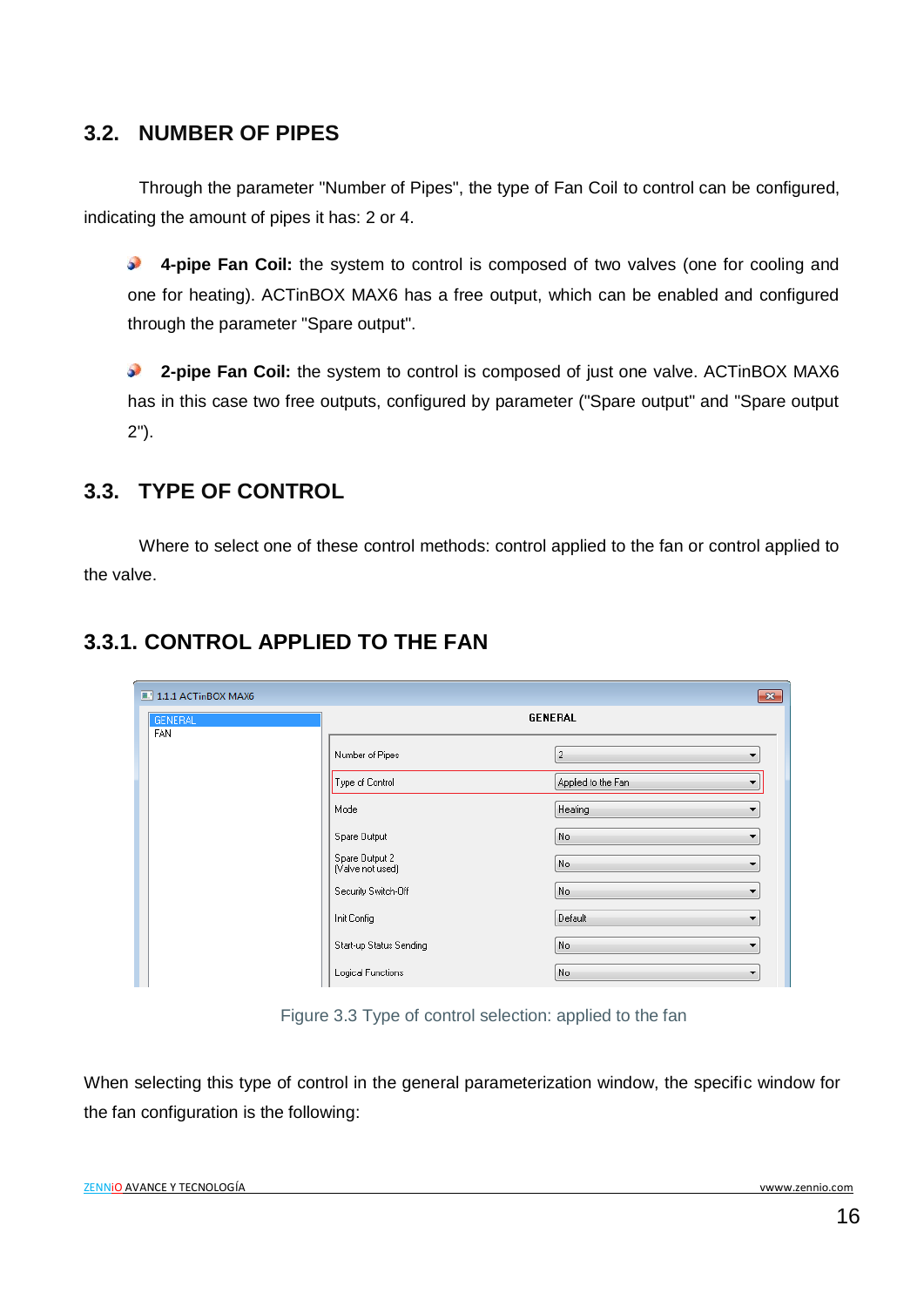| $\blacksquare$ 1.1.1 ACTinBOX MAX6<br>$-x$ |                                 |                             |  |
|--------------------------------------------|---------------------------------|-----------------------------|--|
| GENERAL<br><b>FAN</b>                      |                                 | <b>FAN</b>                  |  |
|                                            | Type of Relays Control          | Switching (just 1 relay on) |  |
|                                            | Delay<br>[x0.1 sec]             | $\frac{1}{\sqrt{2}}$<br>5   |  |
|                                            | Speed 0 (%)                     | 츷<br>20                     |  |
|                                            | Speed 1 (%)                     | 츷<br>40                     |  |
|                                            | Speed 2 (%)                     | 츷<br>75                     |  |
|                                            | Speed 3 if greater than Speed 2 |                             |  |

Figure 3.4. Control applied to the fan

Where to configure the following:

**Type of relays control:** indicates the way the ventilation level of the fan will change, by S closing the relays associated to each actuator output (from output 1 to 3) in charge of the fan speed control. Two options can be chosen:

 **Switching** (just 1 relay on): just one of the 3 outputs of the actuator will be activated for each ventilation level (see figure 3.5).

When selecting this control type over the actuator outputs, a new label is shown ("Delay") that allows the activation of the outputs after a parameterized delay (in tenths of seconds).



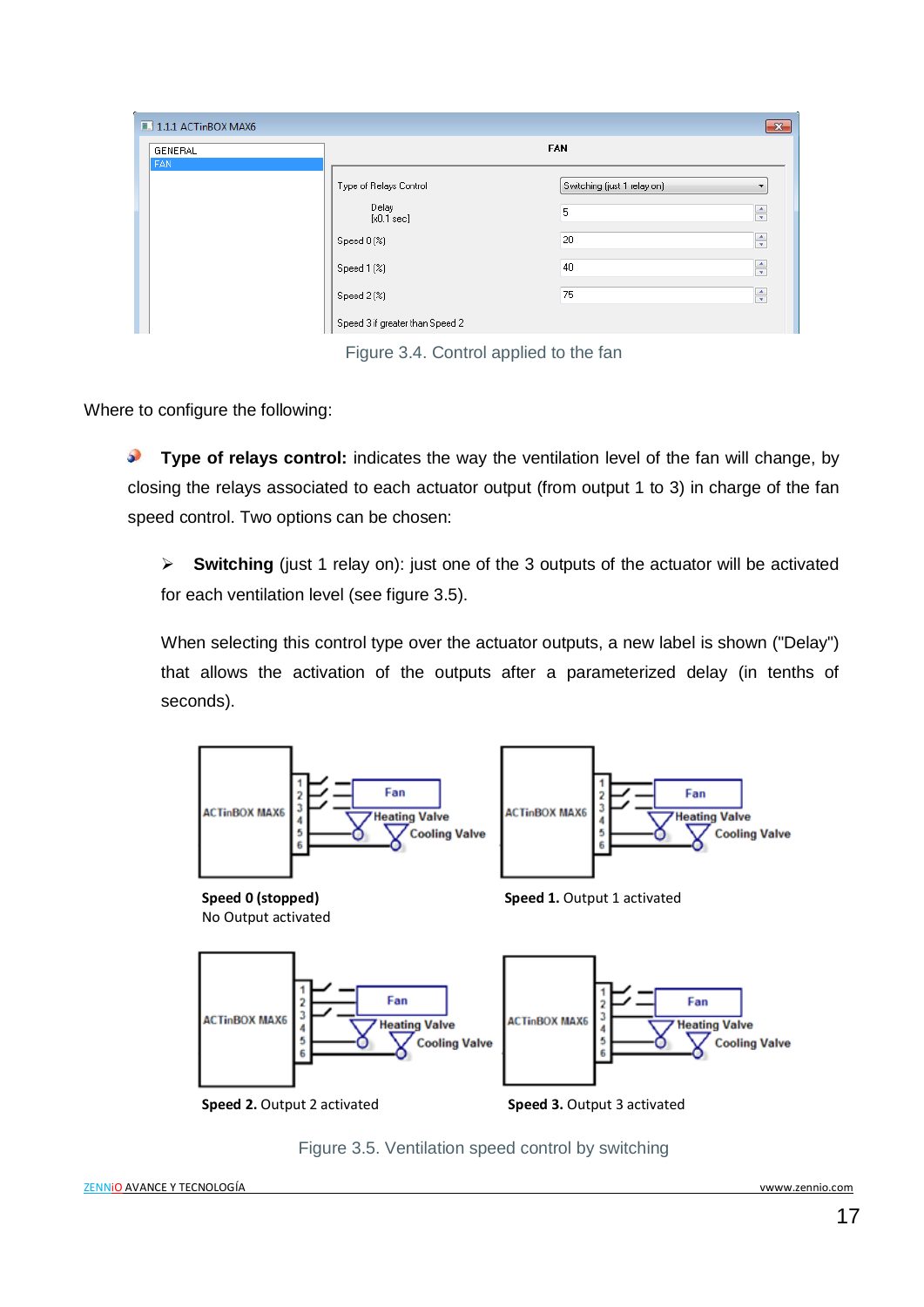**Accumulation** (some relays on): ventilation level is proportional to the number of outputs activated (see figure 3.6).



Figure 3.6. Ventilation speed control by accumulation

S **Speed 0, 1, 2 and 3 (%):** allows the definition of the ventilation percentages associated to each fan speed.

The desired fan speed is given to the fan using a 1-byte communication object "Continuous Fan Control", enabled by default. Once this value is received, the Fan Coil system will set the fan speed in function of the ranges defined previously.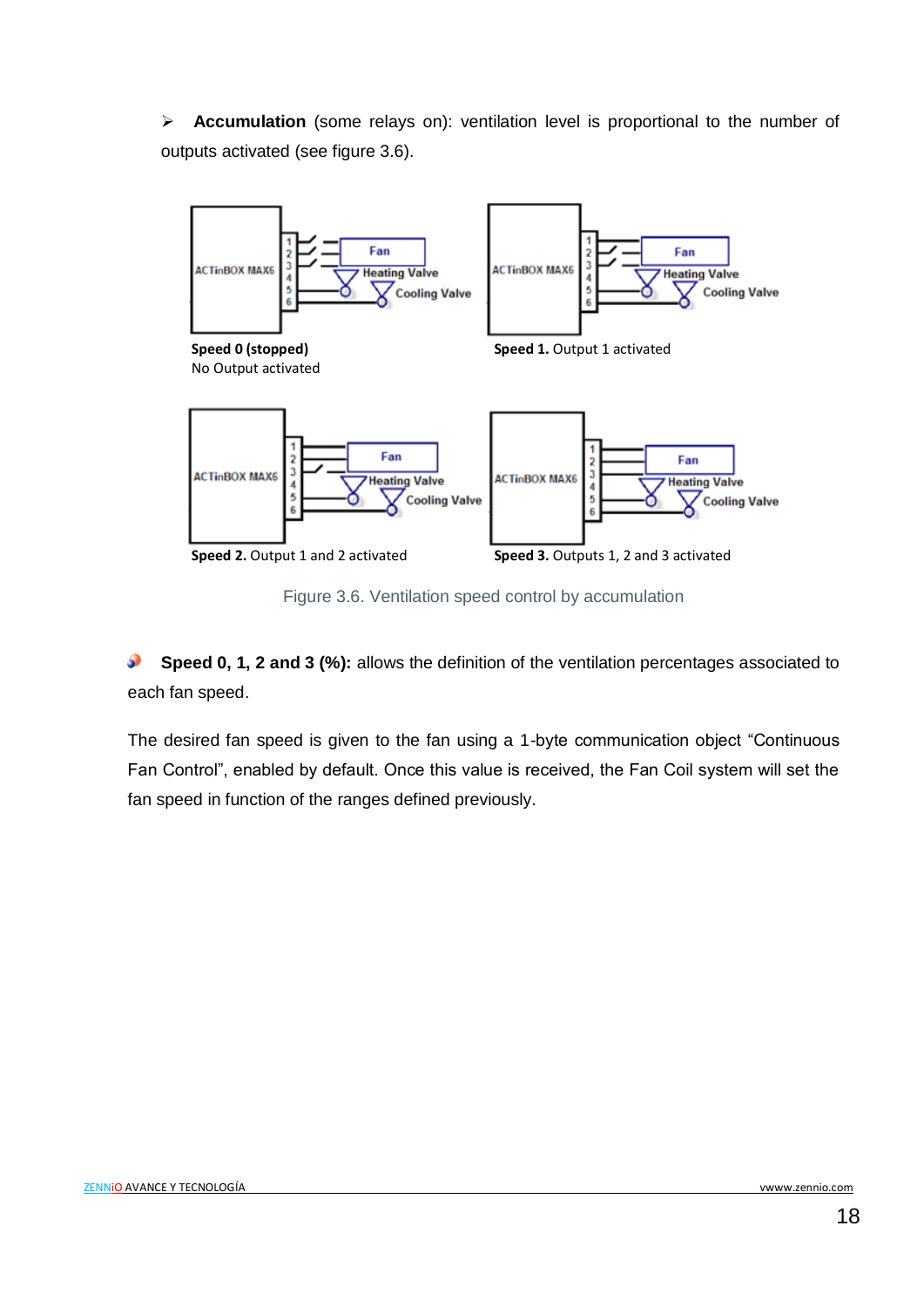## <span id="page-18-0"></span>**3.3.2. CONTROL APPLIED TO THE VALVE**

| $\blacksquare$ 1.1.1 ACTinBOX MAX6<br>$\mathbf{x}$ |                                    |                                     |  |
|----------------------------------------------------|------------------------------------|-------------------------------------|--|
| <b>GENERAL</b>                                     | <b>GENERAL</b>                     |                                     |  |
| FAN                                                | Number of Pipes                    | $\overline{c}$<br>$\mathbf{r}$      |  |
|                                                    | Type of Control                    | Applied to the Valve                |  |
|                                                    | Mode                               | Cooling                             |  |
|                                                    | Spare Output                       | No.<br>₹.                           |  |
|                                                    | Spare Output 2<br>(Valve not used) | No<br>▼                             |  |
|                                                    | Security Switch-Off                | No.<br>$\overline{\phantom{a}}$     |  |
|                                                    | Init Config                        | Default<br>$\overline{\phantom{a}}$ |  |
|                                                    | Start-up Status Sending            | No<br>۰.                            |  |
|                                                    | Logical Functions                  | No<br>▼                             |  |

Figure 3.7. Type of control selection: applied to the valve

When selecting this type of control in the general parameterization window, the specific window for the fan configuration is the following::

| $\blacksquare$ 1.1.1 ACTinBOX MAX6 |                               | $\mathbf{x}$                    |
|------------------------------------|-------------------------------|---------------------------------|
| GENERAL                            |                               | <b>FAN</b>                      |
| <b>FAN</b>                         | Type of Relays Control        | Switching (just 1 relay on)     |
|                                    | Delay<br>$[x0.1 \text{ sec}]$ | $\frac{\triangle}{\pi}$<br>5    |
|                                    | MANUAL Speed Control          | No.<br>$\overline{\phantom{a}}$ |
|                                    | AUTO Speed Control            | No.                             |

Figura 3.8. Control applied to the valve

In this case, the Fan Coil valve (or valves) will be controlled through communication objects. Specifically, the opening or closing of the valves is commanded by two 1-bit communication objects: "PWM Cooling Control" and "PWM Heating Control", depending on the valve which is desired to activate (cooling or heating). Writing a "1" in any of these objects will open the valve (the cooling or heating one, respectively, if the system is a 4-pipe Fan Coil or if it is a 2-pipe Fan Coil, the common valve for both modes). A "0" will close the valve.

For its part, the fan could be controlled manually or automatically.

The following parameters can be configured: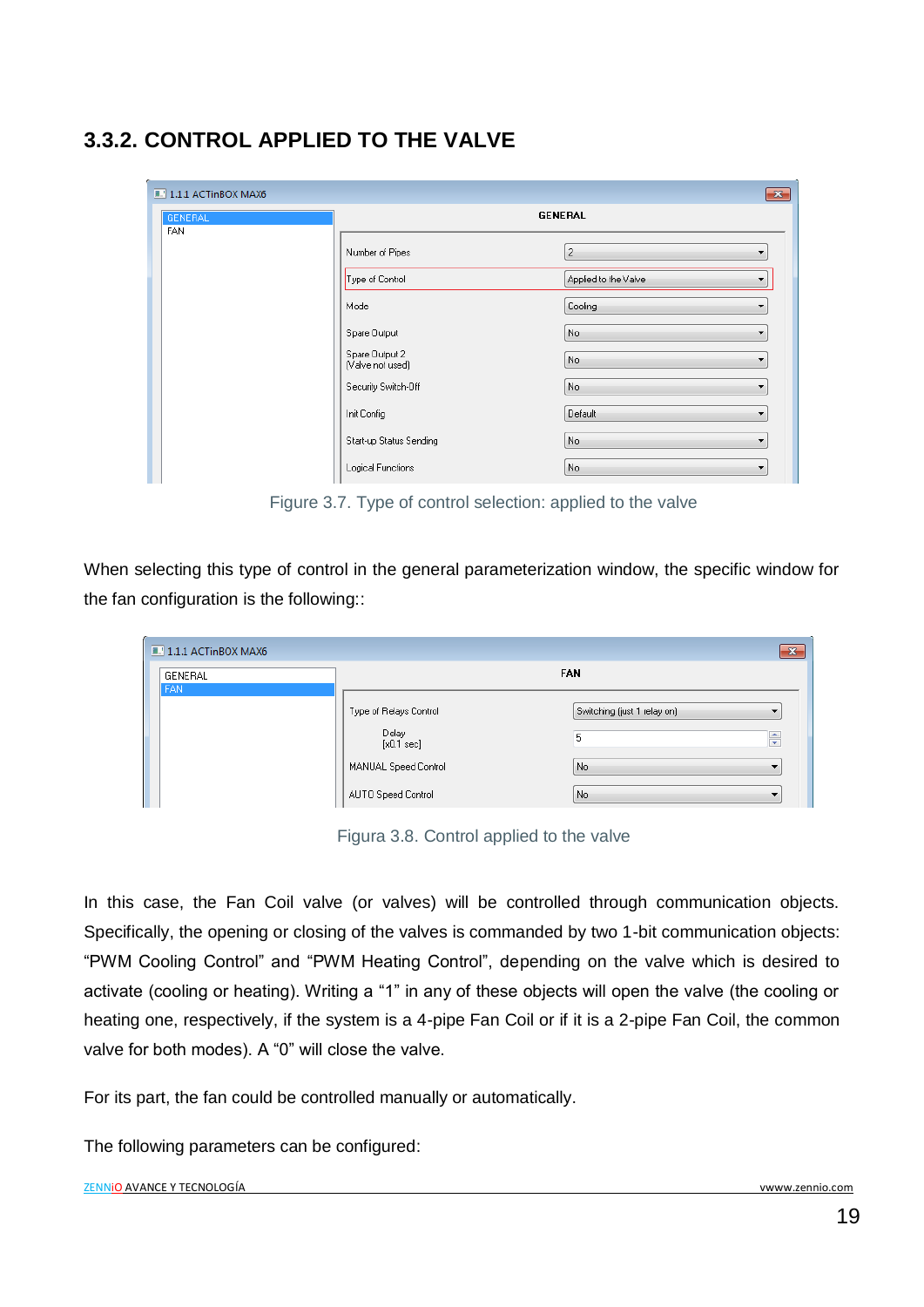50 **Type of Relays control:** same functioning as the explained in the control applied to the fan (see section 3.3.1).

**Manual speed control:** Ventilation level will be controlled independently, using any of the 53 following methods: **Step control**, **Single control** or **Percentage control**. The explanation of the functioning of every of these control methods can be read again in the section 2.2.2 of this manual.

| MANUAL Speed Control | Yes          |
|----------------------|--------------|
| Step Control         | Yes          |
| Type                 | Non Cyclical |
| Single Control       | Yes          |
| Percetage Control    | Yes          |

Figure 3.9. Configuration of the manual speed control methods

S **Auto speed control:** the explanation of the functioning of this method can be read again in the section 2.2.2 of this manual.

| Difference between Ambient and Setpoint |                  |
|-----------------------------------------|------------------|
| Speed $0$ (Diff $0 \leq t0$ )           | ÷                |
| $[10 - x0.1$ °C]                        | ۵                |
| Speed 1 $[t0 < 0$ iff1 $\leq t0+t1$     | ÷                |
| $[t1 = x0.1$ °C1                        | 5                |
| Speed 2 (t0+t1 < Diff2 <= t0+t1+t2)     | ÷                |
| $[t2 = x0.1$ <sup>9</sup> C1            | 5                |
| NOTE: Speed $3$ (Diff $3 >$ Diff2)      |                  |
| <b>Hysteresis</b>                       | $\frac{1}{\tau}$ |
| [x0.1 ºC]                               | 3                |

Figure 3.10. Auto speed control parameters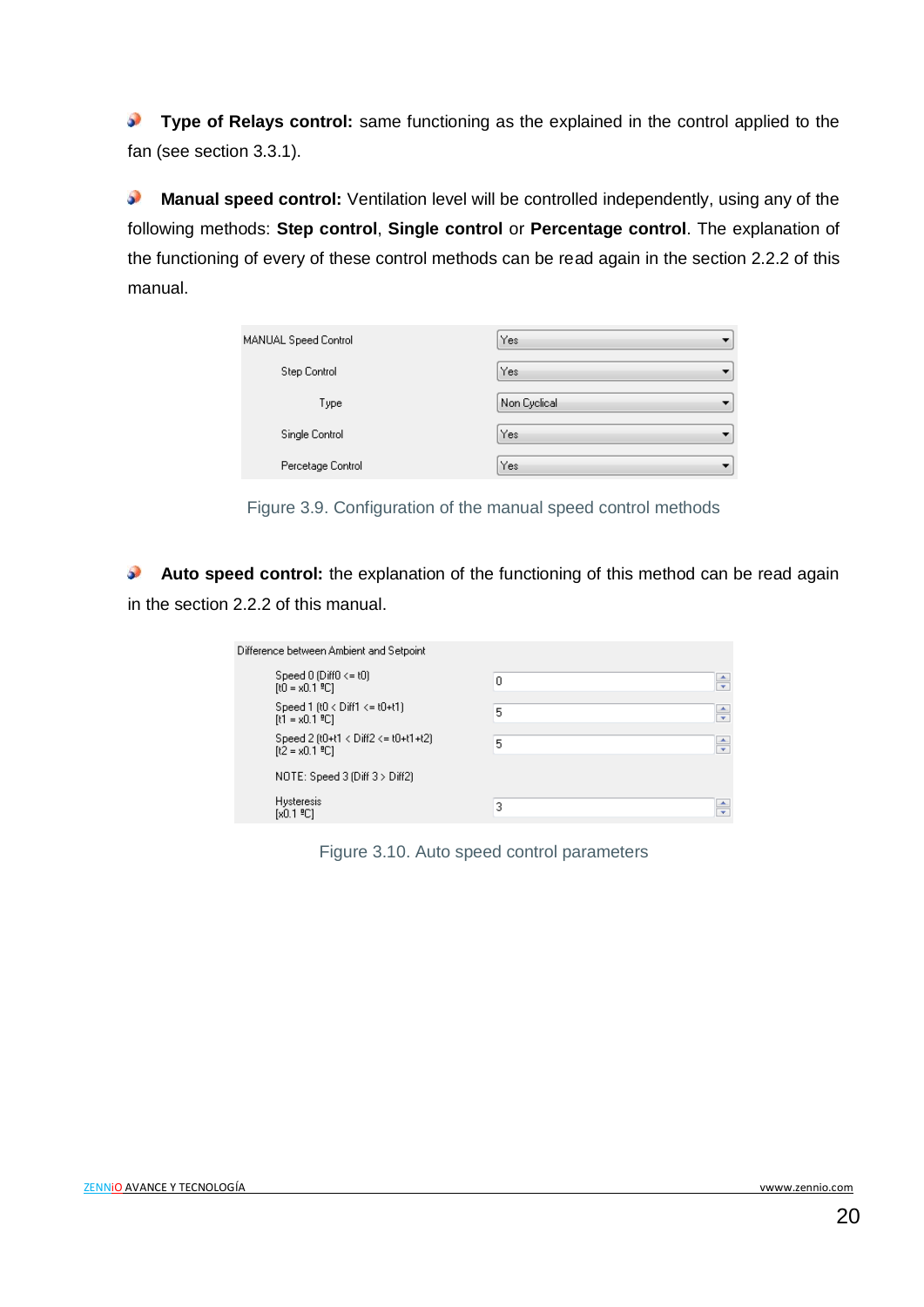### <span id="page-20-0"></span>**3.4. MODE**

| 1.1.1 ACTinBOX MAX6   |                                    | $\mathbf{x}$            |  |  |  |  |
|-----------------------|------------------------------------|-------------------------|--|--|--|--|
| GENERAL<br><b>FAN</b> | <b>GENERAL</b>                     |                         |  |  |  |  |
|                       | Number of Pipes                    | $\overline{c}$<br>▼     |  |  |  |  |
|                       | Type of Control                    | Applied to the Fan<br>▼ |  |  |  |  |
|                       | Mode                               | Heating<br>Cooling      |  |  |  |  |
|                       | Spare Output                       | Heating<br>Both         |  |  |  |  |
|                       | Spare Output 2<br>(Valve not used) | No.                     |  |  |  |  |
|                       | Security Switch-Off                | No.<br>▼                |  |  |  |  |
|                       | Init Config                        | Default<br>▼            |  |  |  |  |
|                       | Start-up Status Sending            | No.<br>▼                |  |  |  |  |
|                       | Logical Functions                  | No.<br>▼                |  |  |  |  |

Desired functioning mode can be chosen among next ones: **cooling**, **heating** or **both**.

Figure 3.11. Mode selection

#### <span id="page-20-1"></span>**3.4.1. COOLING MODE**

Depending on the type of control parameterized, different communication objects to the Fan Coil control in cooling mode will be enabled, which functioning explanation can be read again in the section 2.3.1.

### <span id="page-20-2"></span>**3.4.2. HEATING MODE**

Depending on the type of control parameterized, different communication objects to the Fan Coil control in heating mode will be enabled. Its functioning explanation can be read again in the section 2.3.2.

In case of selecting a control applied to the valve, a new drop-down box will be shown: "Fan switchoff delay", to configure a delay, in seconds, after which the fan will switch off ("Fan Speed Status=0%") once sent the order to close the valve ("PWM Heating Control =  $0$ ").

| Type of Control                     | Applied to the Valve |
|-------------------------------------|----------------------|
| Mode                                | Heating              |
| Fan Switch-Off Delay<br>$[x1 \sec]$ | ÷<br>5               |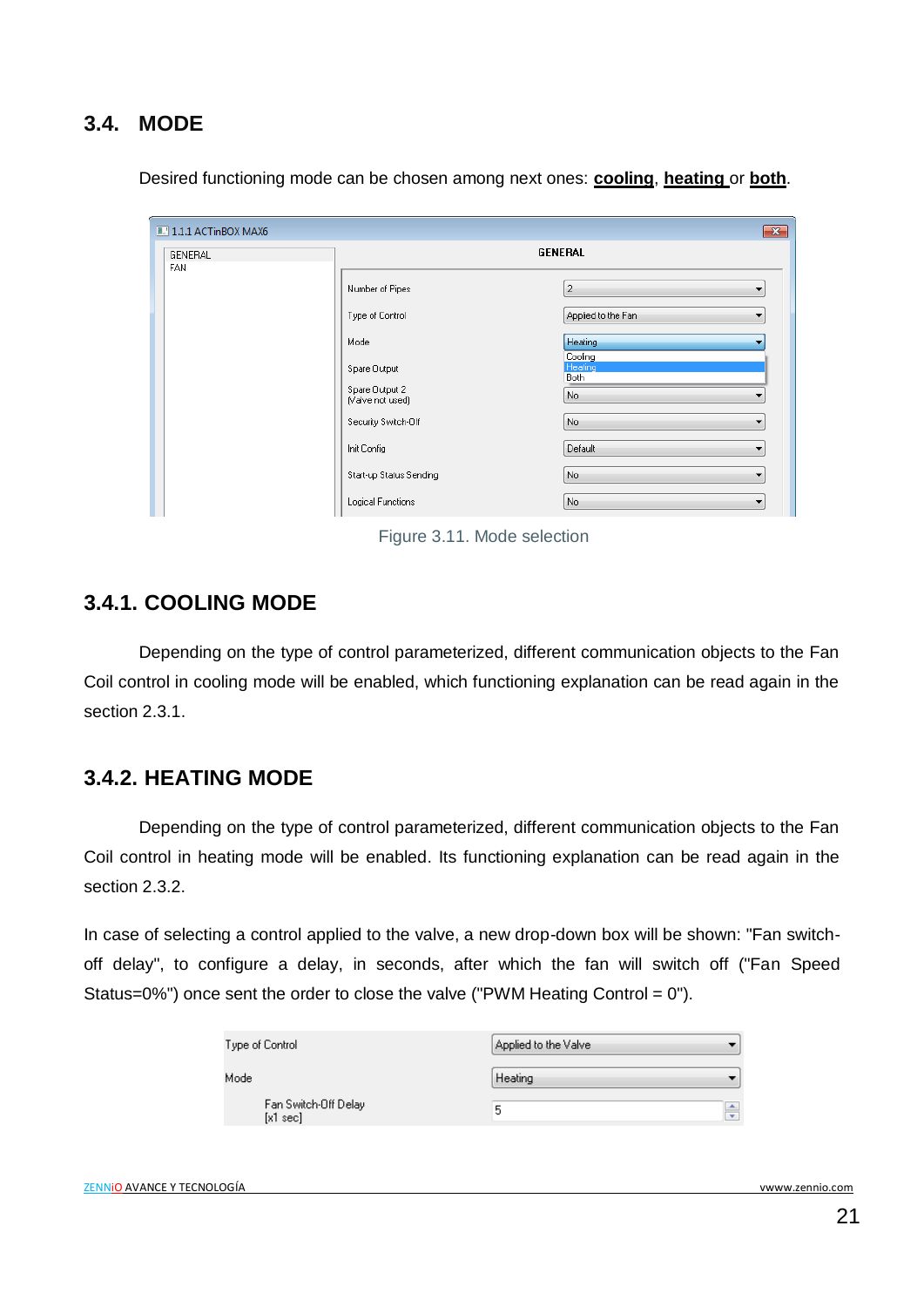### <span id="page-21-0"></span>**3.4.3. BOTH (COOLING AND HEATING)**

In this case, and depending on the chosen mode, several communication objects will be provided for Fan Coil management in cooling and heating situations (please read its functioning in the section 2.3.3).

In case of selecting a control applied to the valve, a new drop-down box will be shown: "Fan Switchoff delay (only heating)", to configure a delay, in seconds, after which the fan will switch off ("Fan Speed Status=0%") once sent the order to close the valve ("PWM Heating Control =  $0$ ").

### <span id="page-21-1"></span>**3.5. SPARE OUTPUT**

As mentioned before, ACTinBOX MAX6 has 6 outputs that allow governing 2-pipe and 4 pipe Fan Coil systems (with 1 or 2 valves, respectively). If the Fan Coil system to manage is a 4 pipe system, the ACTinBOX MAX6 will have an available output to general use, independent of the Fan Coil. It is possible to enable it or not (in ETS), through the parameter "Spare Output" (see figure 3.12).

| 1.1.1 ACTinBOX MAX6   |                            | $\mathbf{x}$              |  |  |  |  |  |
|-----------------------|----------------------------|---------------------------|--|--|--|--|--|
| <b>GENERAL</b><br>FAN | <b>GENERAL</b>             |                           |  |  |  |  |  |
|                       | Number of Pipes            | $\overline{4}$<br>▼       |  |  |  |  |  |
|                       | Type of Control            | Applied to the Valve<br>▼ |  |  |  |  |  |
|                       | Mode                       | Cooling<br>▼              |  |  |  |  |  |
|                       | Spare Output               | Yes<br>▼                  |  |  |  |  |  |
|                       | Security Switch-Off        | No.<br>▼                  |  |  |  |  |  |
|                       | Init Config                | Default<br>▼              |  |  |  |  |  |
|                       | Init Spare Output 1 Config | Last<br>۰                 |  |  |  |  |  |
|                       | Start-up Status Sending    | No.<br>▼                  |  |  |  |  |  |
|                       | Logical Functions          | No.<br>▼                  |  |  |  |  |  |

Figure 3.12. Spare output in a 4-pipe system

If it is enabled ("Yes"), two associated 1-bit objects will be provided: "Spare output" ("0" = output deactivated; "1" = output activated) and "Spare output (Status)". A new parameterization tab will be shown: "Init. Spare Output 1 Config", which allows selecting the output status after a parameter or application program download or after a bus failure. The options that can be chosen in this parameter are **last** (the output will recover the status before the bus failure), **off** (output deactivated) or **on** (output activated).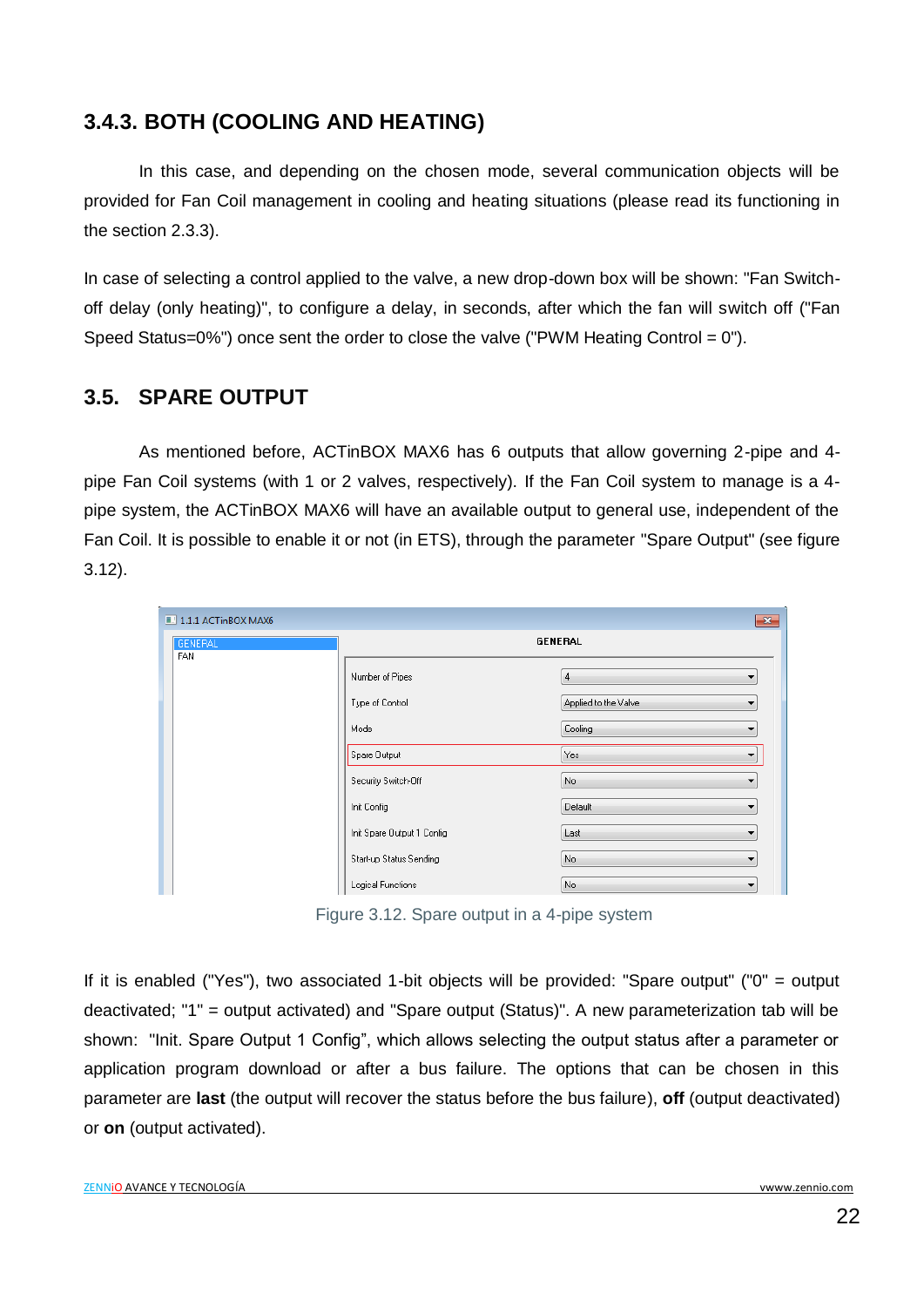In a 2-pipe system, ACTinBOX MAX6 will have two available outputs (4 and 5), to general use, which can be activated or not through the tabs "Spare Output" and "Spare Output 2". Both of them will have their associated communication objects and the possibility to configure their initial status.

| GENERAL |                                    | <b>GENERAL</b>       |  |  |  |  |  |
|---------|------------------------------------|----------------------|--|--|--|--|--|
| FAN     | Number of Pipes                    | $\overline{c}$<br>▼  |  |  |  |  |  |
|         | Type of Control                    | Applied to the Valve |  |  |  |  |  |
|         | Mode                               | Cooling<br>▼         |  |  |  |  |  |
|         | Spare Output                       | Yes<br>▼             |  |  |  |  |  |
|         | Spare Output 2<br>[Valve not used] | Yes                  |  |  |  |  |  |
|         | Security Switch-Off                | No.<br>▼             |  |  |  |  |  |
|         | Init Config                        | Default<br>▼         |  |  |  |  |  |
|         | Init Spare Output 1 Config         | Last<br>▼            |  |  |  |  |  |
|         | Init Spare Output 2 Config         | Last<br>▼            |  |  |  |  |  |
|         | Start-up Status Sending            | No.<br>▼             |  |  |  |  |  |
|         | Logical Functions                  | No.<br>▼             |  |  |  |  |  |

Figure 3.13. Spare outputs 1 and 2 in a 2-pipe system

# <span id="page-22-0"></span>**3.6. SECURITY SWITCH-OFF**

| $\blacksquare$ 1.1.1 ACTinBOX MAX6 |                                    | $-x$                                |  |  |  |  |
|------------------------------------|------------------------------------|-------------------------------------|--|--|--|--|
| <b>GENERAL</b><br>FAN              | <b>GENERAL</b>                     |                                     |  |  |  |  |
|                                    | Number of Pipes                    | $\overline{c}$<br>▼                 |  |  |  |  |
|                                    | Type of Control                    | Applied to the Valve<br>▼           |  |  |  |  |
|                                    | Mode                               | Cooling<br>$\overline{\phantom{a}}$ |  |  |  |  |
|                                    | Spare Output                       | No.<br>▼                            |  |  |  |  |
|                                    | Spare Output 2<br>(Valve not used) | No.<br>▼                            |  |  |  |  |
|                                    | Security Switch-Off                | Yes                                 |  |  |  |  |
|                                    | Init Config                        | Default<br>▼                        |  |  |  |  |
|                                    | Start-up Status Sending            | No.<br>▼                            |  |  |  |  |
|                                    | Logical Functions                  | No.<br>▼                            |  |  |  |  |

Figure 3.14. Security switch-off

It is an option that allows the **deactivation of the outputs** of ACTinBOX MAX6 in charge of the Fan Coil management (valve/s ON/OFF and fan speed regulation), for security reasons, when a voltage supply drop occurs, causing the **immediate Fan Coil switched-off.** The enabled spare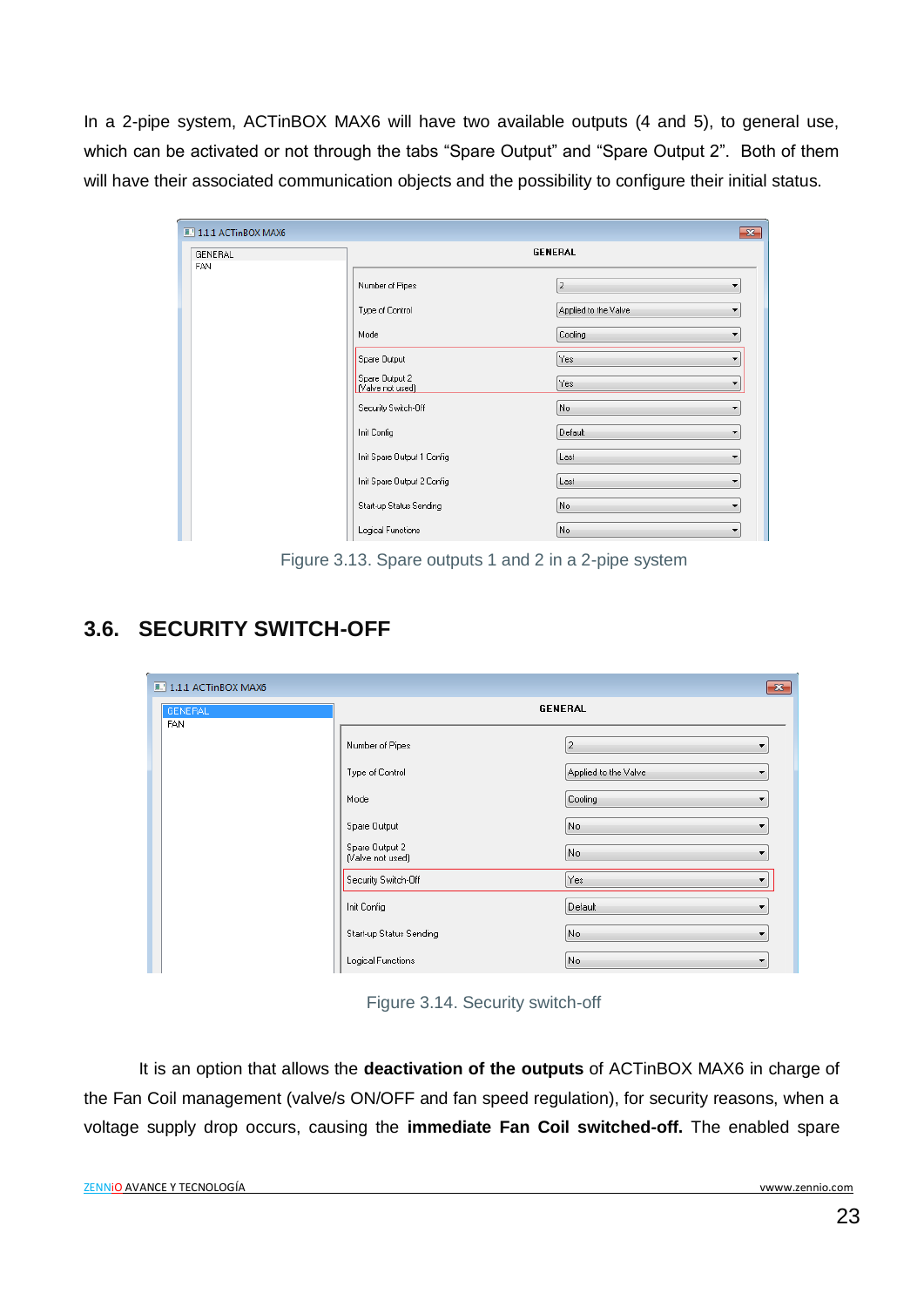output (or outputs) will not be affected by the security switch-off and its value will be the one configured at "Init Spare output 1 config".

Once the voltage supply is recovered, the Fan Coil status will be also recovered and the actuator outputs will be activated or deactivated, depending on their initial configuration (see section 3.7).

### <span id="page-23-0"></span>**3.7. INITIAL CONFIGURATION**

It is possible the configuration of the desired Fan coil status after a download from ETS, or after voltage supply drop. This configuration can be **default** or **custom**.

| $\blacksquare$ 1.1.1 ACTinBOX MAX6 |                                    | $\mathbf{x}$              |  |  |  |  |  |
|------------------------------------|------------------------------------|---------------------------|--|--|--|--|--|
| GENERAL<br><b>FAN</b>              | <b>GENERAL</b>                     |                           |  |  |  |  |  |
|                                    | Number of Pipes                    | $\overline{c}$<br>▼       |  |  |  |  |  |
|                                    | Type of Control                    | Applied to the Valve<br>▼ |  |  |  |  |  |
|                                    | Mode                               | Cooling<br>▼              |  |  |  |  |  |
|                                    | Spare Output                       | No<br>۰                   |  |  |  |  |  |
|                                    | Spare Output 2<br>(Valve not used) | No<br>▼                   |  |  |  |  |  |
|                                    | Security Switch-Off                | Yes<br>۰                  |  |  |  |  |  |
|                                    | Init Config                        | Default                   |  |  |  |  |  |
|                                    | Start-up Status Sending            | Default<br>Custom         |  |  |  |  |  |
|                                    | Logical Functions                  | No.<br>▼                  |  |  |  |  |  |

Figure 3.15. Fan Coil start-up configuration

If default configuration is chosen, Fan Coil will recover the last status before the voltage supply drop.

For custom configuration, next options are shown ("Status"):

| Init Config   | <b>Custom</b>     |
|---------------|-------------------|
| <b>Status</b> | Last              |
|               | Last<br>Off<br>On |
|               |                   |

**Last:** Fan Coil will recover the status before the voltage supply drop.

**Off:** Fan Coil will be switched off after voltage supply recovering or after any download,  $\mathbf{L}$ independently its previous status, and it will be switched on only when a "1" is written in the correspond communication object "On/Off".ZENNiO AVANCE Y TECNOLOGÍA vwww.zennio.com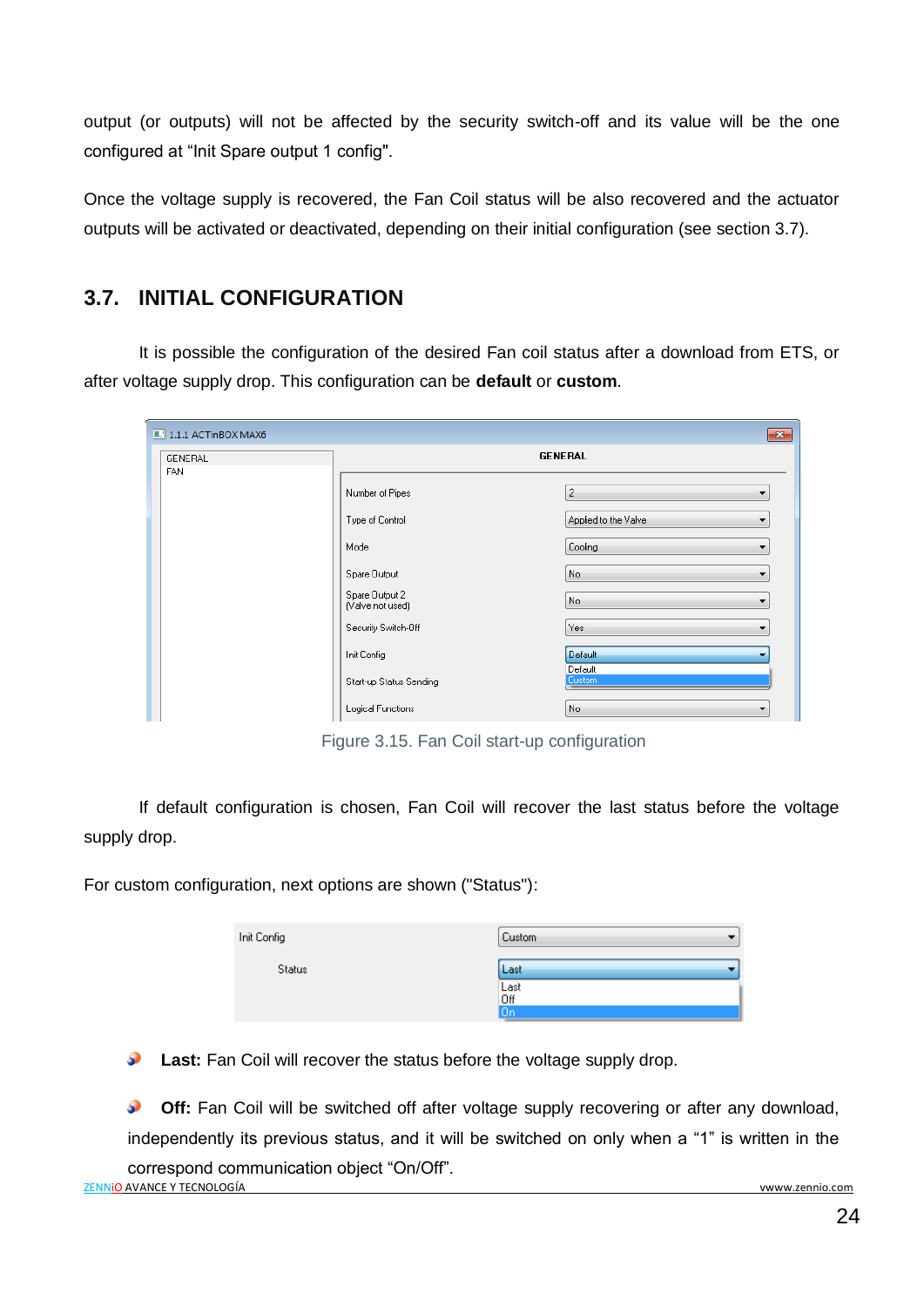**On:** Fan Coil will be switched on automatically after the voltage supply recovering or after **SP** any download, independently its previous status

In each case, the ventilation level after the voltage supply recovering depends on its last status; it means, if the fan was in a ventilation level manually established, when the voltage supply is back, it will be situated in this position again (unless Fan Coil initial status is "off", in which case it will be necessary to switch on the system to recover the fan previous status). However, if the fan was in a level calculated by the application program automatically, it is possible that after the voltage recovering, temperature conditions have changed, so the ventilation level should change depending on the new requirements. Something similar happens with the valve status, which can vary if the temperature conditions change after the voltage failure.

### <span id="page-24-0"></span>**3.8. START-UP STATUS SENDING**

If this parameter is activated ("Yes"), the status communication objects of a determined parameterization (like "On/Off (Status)", "Valve (Status)", etc.) can be sent to the KNX bus in order to update the rest of devices connected in the installation. These objects could be sent with a parameterized delay (in seconds) or immediately (writing a 0 in the box "Delay", shown after the activation of Start-up status sending).

| Start-up Status Sending | Yes. |              |
|-------------------------|------|--------------|
| Delay<br>$[x1 \sec]$    |      | $\mathbf{v}$ |

### <span id="page-24-1"></span>**3.9. LOGICAL FUNCTIONS**

This section of the Fan Coil MAX6 application in meant to perform binary logic operations with oncoming data from the KNX bus, to send the result through other communication objects specifically enabled in the actuator fir this operation.

**Up to 5 different logical functions** can be enabled, independent of each other, which can carry out **up to 4 operations** each. To use any of them, it is necessary to enable them in the following ETS window, which appears when selecting "Yes" in the Logical Functions box of the Fan Coil MAX6 General window.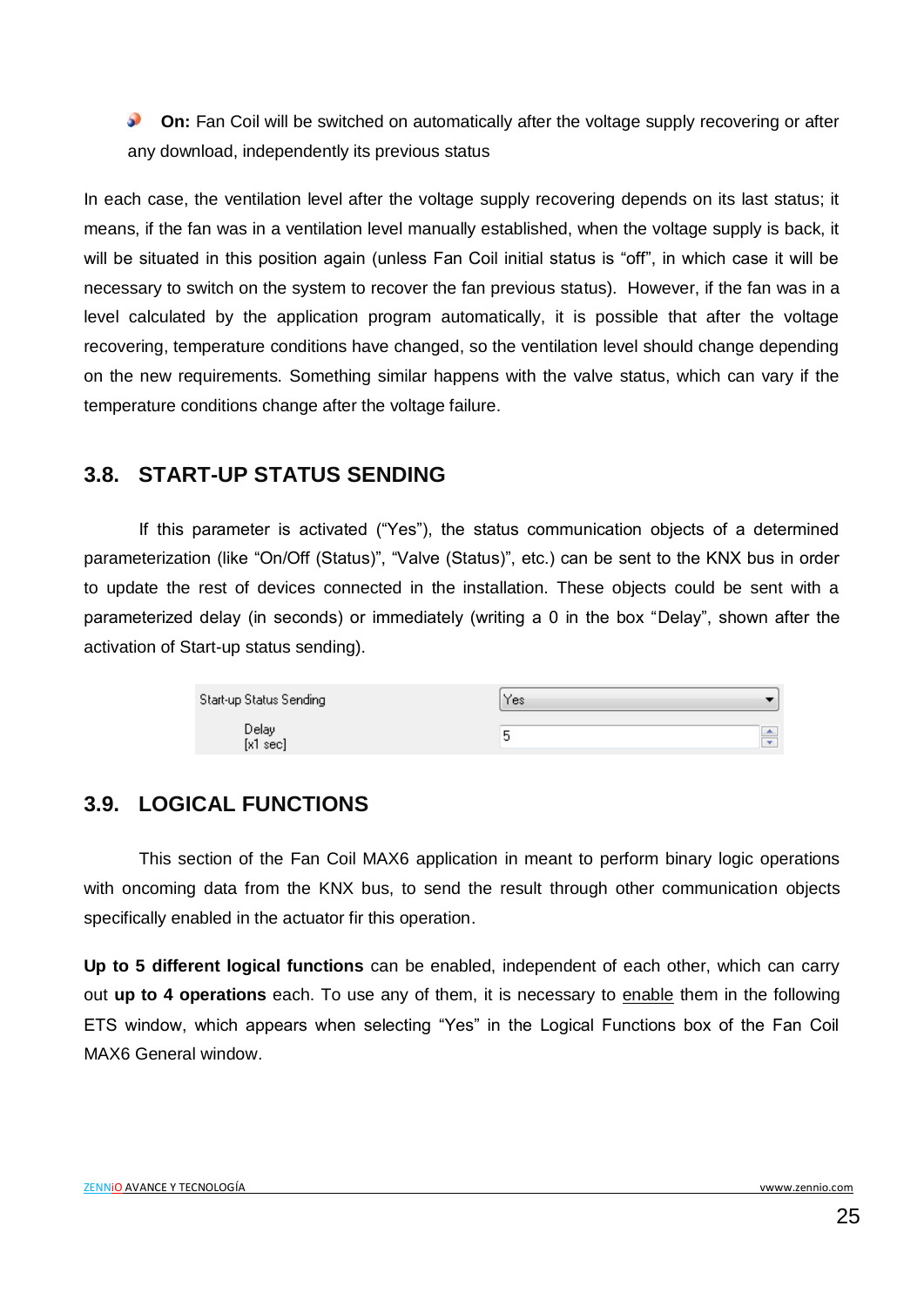| $\blacksquare$ 1.1.1 ACTinBOX MAX6     |                                        | $\mathbf{x}$       |  |  |  |  |  |  |  |
|----------------------------------------|----------------------------------------|--------------------|--|--|--|--|--|--|--|
| GENERAL<br><b>FAN</b>                  | < <logical functions="">&gt;</logical> |                    |  |  |  |  |  |  |  |
| < <logical functions="">&gt;</logical> | LOGICAL FUNCTIONS SELECTION:           |                    |  |  |  |  |  |  |  |
|                                        | - FUNCTION 1                           | Disabled<br>▼      |  |  |  |  |  |  |  |
|                                        | - FUNCTION 2                           | Disabled<br>▼      |  |  |  |  |  |  |  |
|                                        | - FUNCTION 3                           | Disabled<br>▼      |  |  |  |  |  |  |  |
|                                        | - FUNCTION 4                           | Disabled<br>▼      |  |  |  |  |  |  |  |
|                                        | - FUNCTION 5                           | Disabled<br>۰      |  |  |  |  |  |  |  |
|                                        | TOTAL DATA ENTRY OBJECTS:              |                    |  |  |  |  |  |  |  |
|                                        | $-1bit$                                | $\frac{1}{x}$<br>0 |  |  |  |  |  |  |  |
|                                        | -1byte                                 | ÷<br>0             |  |  |  |  |  |  |  |
|                                        | - 2bytes                               | ÷<br>0             |  |  |  |  |  |  |  |

Figure 3.16. Logical functions

To obtain detailed information about the use and ETS parameterization of logical functions, please consult the specific documentation "**Lógical Functions X5**", available at: [http://www.zennio.com.](http://www.zennio.com/)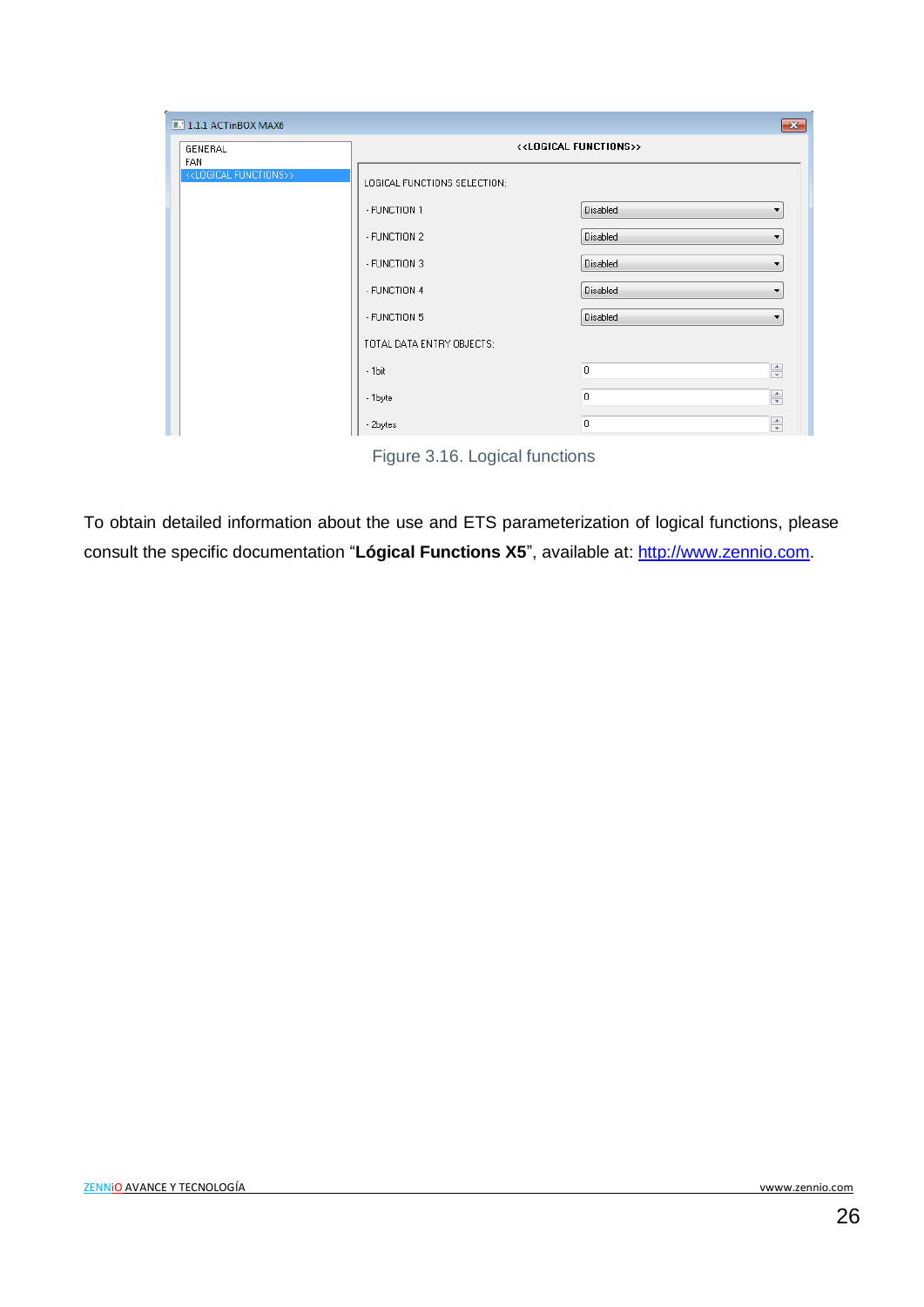# **ANNEX I. COMMUNICATION OBJECTS**

<span id="page-26-0"></span>

| <b>SECTION</b> | <b>NUMBER</b>  | <b>SIZE</b> | <b>IN/OUT</b> | <b>FLAGS</b> |              | <b>VALUES</b> |              | <b>NAME</b>                   | <b>DESCRIPTION</b>    |
|----------------|----------------|-------------|---------------|--------------|--------------|---------------|--------------|-------------------------------|-----------------------|
|                |                |             |               |              | <b>RANGE</b> | 1st TIME      | <b>RESET</b> |                               |                       |
|                | $\mathbf 0$    | 1 bit       |               | W            | 0/1          | Indifferent   | Indifferent  | On/Off                        | $0=Off$ ; $1=On$      |
|                | $\mathbf{1}$   | 1 bit       | O             | <b>RT</b>    | 0/1          | Parameteriz.  | Parameteriz. | On/Off (Status)               | $0=Off; 1=On$         |
|                | 2              | 1 bit       |               | W            | 0/1          | Indifferent   | Indifferent  | <b>Mode</b>                   | 0=Cooling; 1=Heating  |
|                | 3              | 1 bit       | $\circ$       | <b>RT</b>    | 0/1          | Cooling       | Parameteriz. | <b>Mode (Status)</b>          | 0=Cool; 1=Heat        |
|                | 4              | 1 bit       |               | W            | 0/1          | Indifferent   | Indifferent  | <b>PWM Heating control</b>    | 0=Close; 1=Open valve |
| <b>GENERAL</b> | 5              | 1 bit       | $\circ$       | <b>RT</b>    | 0/1          | $\mathbf 0$   | Parameteriz. | <b>Heating valve (Status)</b> | 0=Closed; 1=Opened    |
|                | 6              | 1 bit       |               | W            | 0/1          | Indifferent   | Indifferent  | <b>PWM Cooling control</b>    | 0=Close; 1=Open valve |
|                | $\overline{7}$ | 1 bit       | $\circ$       | <b>RT</b>    | 0/1          | $\mathbf 0$   | Parameteriz. | <b>Cooling valve (Status)</b> | 0=Closed; 1=Opened    |
|                | 8              | 1 bit       |               | W            | 0/1          | Indifferent   | Indifferent  | <b>Fan Step control</b>       | 0=Down; 1=Up          |
|                | 9              | 1 bit       |               | W            | 0/1          | Indifferent   | Indifferent  | Fan Speed 0                   | 0=Ignored; 1=Speed 0  |
|                | 10             | 1 bit       |               | W            | 0/1          | Indifferent   | Indifferent  | Fan Speed 1                   | 0=Ignored; 1=Speed 1  |
|                | 11             | 1 bit       |               | W            | 0/1          | Indifferent   | Indifferent  | Fan Speed 2                   | 0=Ignored; 1=Speed 2  |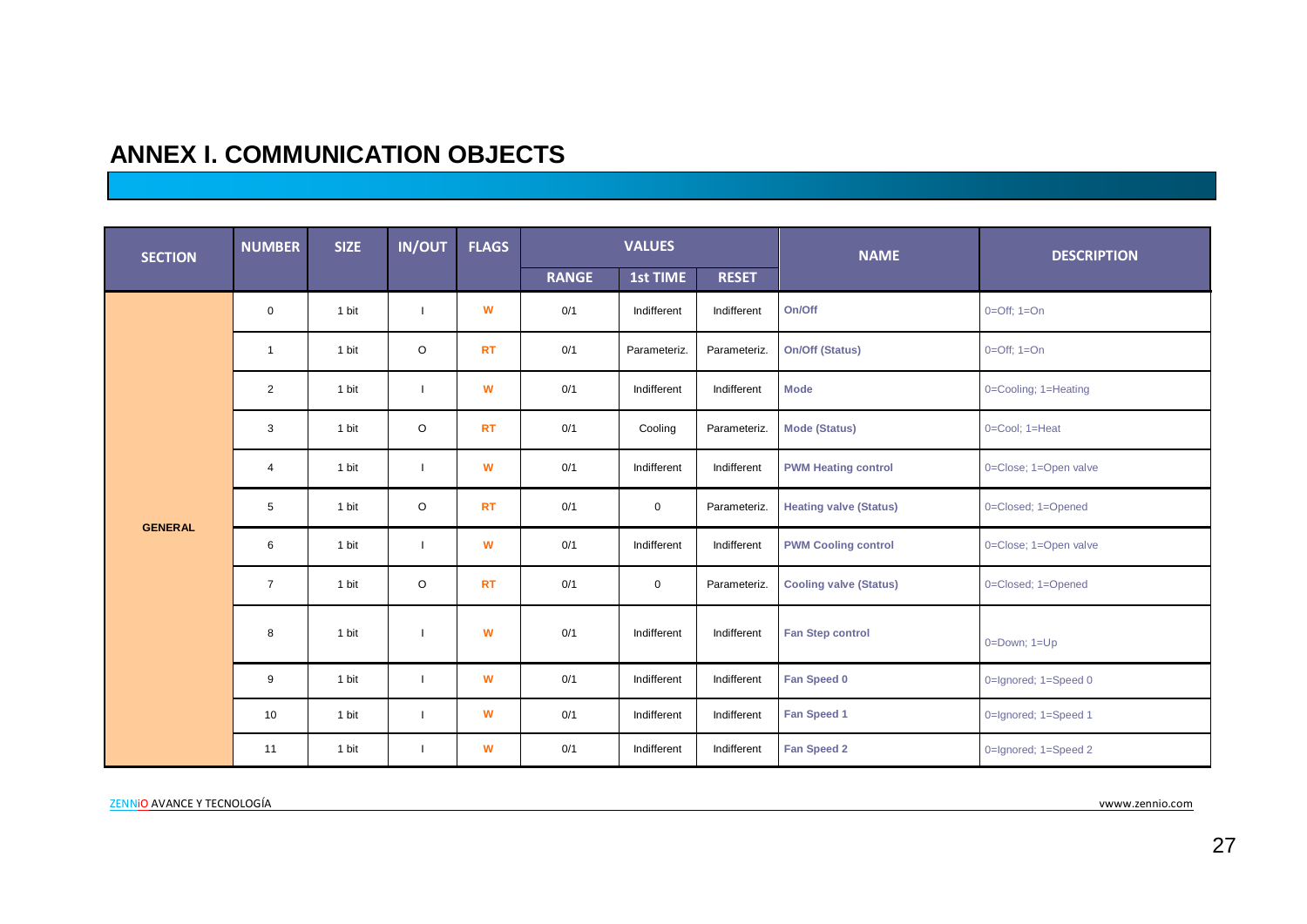| <b>SECTION</b> | <b>NUMBER</b> | <b>SIZE</b> | <b>IN/OUT</b>            | <b>FLAGS</b> |                | <b>VALUES</b>   |              | <b>NAME</b>                    | <b>DESCRIPTION</b>              |
|----------------|---------------|-------------|--------------------------|--------------|----------------|-----------------|--------------|--------------------------------|---------------------------------|
|                |               |             |                          |              | <b>RANGE</b>   | <b>1st TIME</b> | <b>RESET</b> |                                |                                 |
|                | 12            | 1 bit       | $\mathbf{I}$             | W            | 0/1            | Indifferent     | Indifferent  | Fan Speed 3                    | 0=Ignored; 1=Speed 3            |
|                | 13            | 1 bit       | $\circ$                  | <b>RT</b>    | 0/1            | Indifferent     | Indifferent  | Fan Speed 0 (Status)           | Fan Speed 0                     |
|                | 14            | 1 bit       | $\circ$                  | <b>RT</b>    | 0/1            | Indifferent     | Indifferent  | <b>Fan Speed 1 (Status)</b>    | Fan Speed 1                     |
|                | 15            | 1 bit       | $\circ$                  | <b>RT</b>    | 0/1            | Indifferent     | Indifferent  | <b>Fan Speed 2 (Status)</b>    | Fan Speed 2                     |
|                | 16            | 1 bit       | $\circ$                  | <b>RT</b>    | 0/1            | Indifferent     | Indifferent  | <b>Fan Speed 3 (Status)</b>    | Fan Speed 3                     |
|                | 17            | 1 byte      | $\overline{\phantom{a}}$ | W            | 0-255 (0-100%) | Indifferent     | Indifferent  | Fan Speed [1 byte]             | 0%=0;1-25%=1;26-50%=2;51-100%=3 |
|                | 18            | 1 byte      | O                        | <b>RT</b>    | 0-255 (0-100%) | $\mathsf 0$     | Parameteriz. | Fan Speed [1 byte] (Status)    | 0%=S0;25%=S1;50%=S2;100%=S3     |
| <b>GENERAL</b> | 19            | 1 bit       | ı                        | W            | 0/1            | Indifferent     | Indifferent  | <b>Fan Auto</b>                | $0=Off; 1=On$                   |
|                | 20            | 1 bit       | $\circ$                  | <b>RT</b>    | 0/1            | $\mathbf 0$     | Parameteriz. | <b>Fan Auto (Status)</b>       | $0=Off; 1=On$                   |
|                | 21            | 2 bytes     | ı                        | W            | 0-95°C         | Indifferent     | Last         | <b>Ambient temperature</b>     | Setpoint temperature            |
|                | 22            | 2 bytes     | $\mathbf{I}$             | W            | $0-95$ °C      | $25^{\circ}$ C  | Last         | <b>Setpoint temperature</b>    | Setpoint temperature            |
|                | 23            | 1 byte      |                          | W            | 0-255 (0-100%) | Indifferent     | Indifferent  | Continuous Fan control[1 byte] | $0 - 100%$                      |
|                | 24            | 1 bit       | $\overline{\phantom{a}}$ | W            | 0/1            | Indifferent     | Indifferent  | <b>Spare output</b>            | 0=Open; 1=Close relay           |
|                | 25            | 1 bit       | $\circ$                  | <b>RT</b>    | 0/1            | Parameteriz.    | Parameteriz. | <b>Spare output (Status)</b>   | 0=Opened; 1=Closed              |
|                | 26            | 1 bit       | $\mathbf{I}$             | W            | 0/1            | Indifferent     | Indifferent  | Spare output 2                 | 0=Open; 1=Close relay           |
|                | 27            | 1 bit       | O                        | <b>RT</b>    | 0/1            | Parameteriz.    | Parameteriz. | <b>Spare output (Status)</b>   | 0=Opened; 1=Closed              |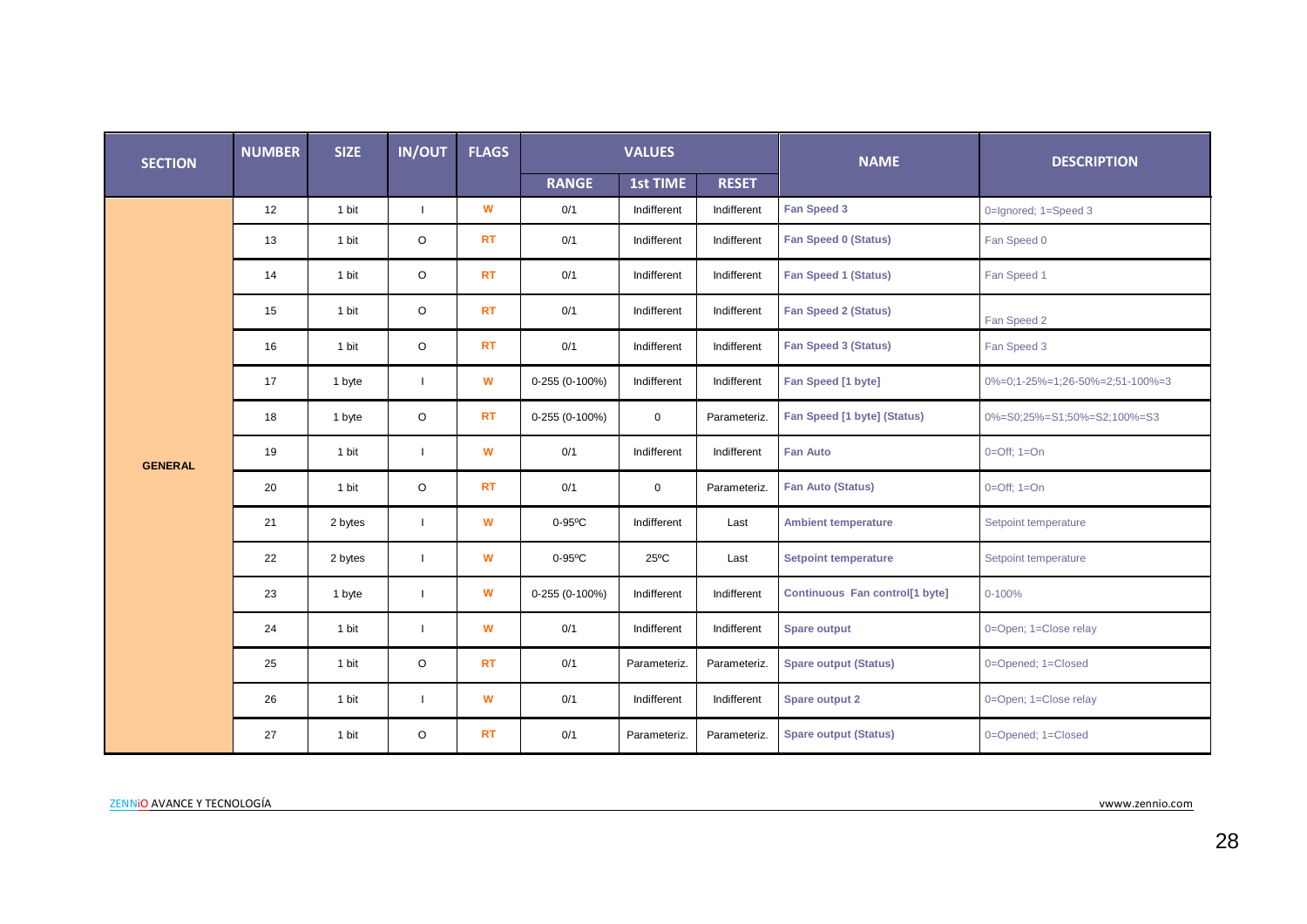| <b>SECTION</b>           | <b>NUMBER</b> | <b>SIZE</b> | <b>IN/OUT</b>                         | <b>FLAGS</b> |                                       | <b>VALUES</b>                          |              | <b>NAME</b>                                      | <b>DESCRIPTION</b>                     |
|--------------------------|---------------|-------------|---------------------------------------|--------------|---------------------------------------|----------------------------------------|--------------|--------------------------------------------------|----------------------------------------|
|                          |               |             |                                       |              | <b>RANGE</b>                          | 1st TIME                               | <b>RESET</b> |                                                  |                                        |
|                          |               |             |                                       |              |                                       |                                        |              | [LF] (1 bit) Data Entry 1                        | Binary data entry (0/1)                |
|                          | 28-43         | 1 bit       |                                       | W            | 0/1                                   | 0                                      | Last         | [LF] (1 bit) Data Entry 16                       | Binary data entry (0/1)                |
|                          |               |             |                                       |              |                                       |                                        |              | [LF] (1 byte) Data Entry 1                       | 1 byte data entry (0-255)              |
|                          | 44-51         | 1 byte      | $\blacksquare$                        | W            | $0 - 255$                             | $\mathbf 0$                            | Last         | $\sim$ $\sim$<br>[LF] (1 byte) Data Entry 8      | $\sim$ .<br>1 byte data entry (0-255)  |
|                          |               |             |                                       |              |                                       |                                        |              | [LF] (2 bytes) Data Entry 1                      | 2 byte data entry (0-FFFF)             |
|                          | 52-59         |             | 0-FFFF<br>$\mathbf 0$<br>2 bytes<br>W | Last         | $\sim$<br>[LF] (2 bytes) Data Entry 8 | $\sim$ .<br>2 byte data entry (0-FFFF) |              |                                                  |                                        |
|                          |               |             |                                       |              |                                       |                                        |              | [LF] Function 1 RESULT (1 bit)                   | <b>Function 1 RESULT</b>               |
| <b>LOGICAL FUNCTIONS</b> | 60-64         | 1 bit       | $\circ$                               | <b>RT</b>    | 0/1                                   | 0                                      | Last         | [LF] Function 5 RESULT (1 bit)                   | <b>Function 5 RESULT</b>               |
|                          |               |             |                                       |              |                                       |                                        |              | [LF] Function 1 RESULT (1 byte)                  | <b>Function 1 RESULT</b>               |
|                          | 65-69         | 1 byte      | $\circ$                               | <b>RT</b>    | $0 - 255$                             | $\mathbf 0$                            | Last         | $\sim$ $\sim$<br>[LF] Function 5 RESULT (1 byte) | $\ldots$<br><b>Function 5 RESULT</b>   |
|                          |               |             |                                       |              |                                       |                                        |              | [LF] Function 1 RESULT (2 bytes)                 | Function 1 RESULT                      |
|                          |               |             |                                       |              | 0-FFFF                                | $\mathbf 0$                            | Last         | $\sim$<br>[LF] Function 5 RESULT (2 bytes)       | $\sim 100$<br><b>Function 5 RESULT</b> |
|                          | 70-74         | 2 bytes     | $\circ$                               | <b>RT</b>    |                                       |                                        |              | [LF] Function 1 RESULT (2 bytes)                 | <b>Function 1 RESULT</b>               |
|                          |               |             |                                       |              | 0°C-120°C                             | $25^{\circ}$ C                         | Last         | $\mathcal{L}_{\mathcal{F}}$                      | $\sim 100$                             |
|                          |               |             |                                       |              |                                       |                                        |              | [LF] Function 5 RESULT (2 bytes)                 | <b>Function 5 RESULT</b>               |